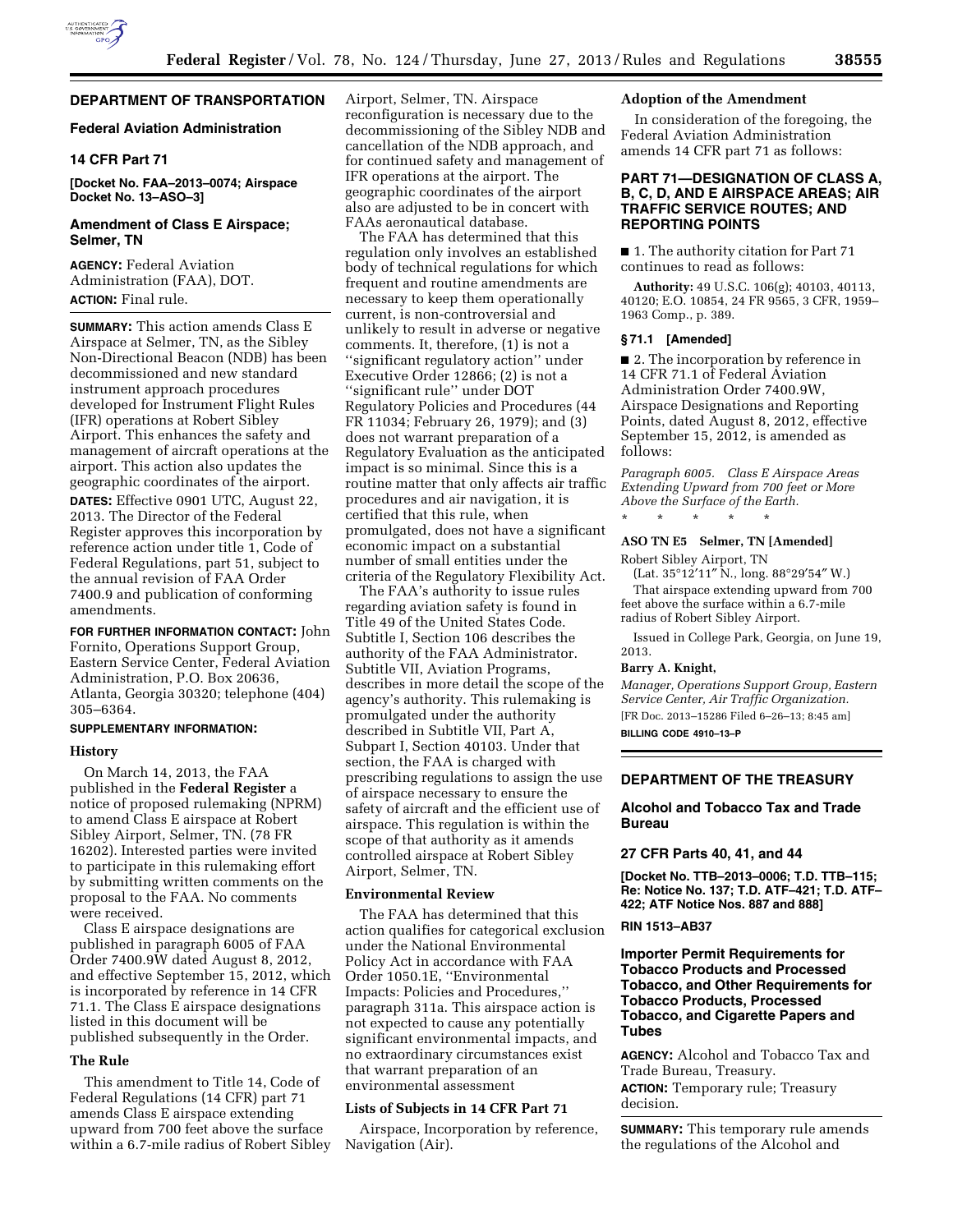Tobacco Tax and Trade Bureau (TTB) pertaining to permits for importers of tobacco products and processed tobacco by extending the duration of new permits from three years to five years. Based on its experience in the administration and enforcement of importer permits over the past decade, TTB believes that it can gain administrative efficiencies and reduce the burden on industry members, while still meeting the purposes of the limited-duration permit, by extending the permit duration to five years. This temporary rule also makes several technical corrections by amending the definition of ''Manufacturer of tobacco products'' to reflect a recent statutory change, and by amending a reference to the sale price of large cigars to incorporate a clarification published in a prior TTB temporary rule. Finally, this temporary rule incorporates and reissues TTB regulations pertaining to importer permit requirements for tobacco products, and minimum manufacturing and marking requirements for tobacco products and cigarette papers and tubes, and, as a result, these temporary regulations replace temporary regulations originally published in 1999. TTB is soliciting comments from all interested parties on these regulatory provisions through a notice of proposed rulemaking published elsewhere in this issue of the **Federal Register**.

**DATES:** This temporary rule is effective on August 26, 2013 through August 26, 2016.

**FOR FURTHER INFORMATION CONTACT:**  David Berenbaum, Regulations and Rulings Division, Alcohol and Tobacco Tax and Trade Bureau, 1310 G Street NW., Box 12, Washington, DC 20005; telephone (202) 453–1039, ext. 100 or email *[David.Berenbaum@ttb.gov.](mailto:David.Berenbaum@ttb.gov)*  **SUPPLEMENTARY INFORMATION:** 

### **Authority**

Chapter 52 of the Internal Revenue Code of 1986 (IRC) contains excise tax and related provisions pertaining to tobacco products and cigarette papers and tubes. Section 5701 of the IRC (26 U.S.C. 5701) imposes various rates of tax on such products manufactured in, or imported into, the United States. Section 5704 of the IRC (26 U.S.C. 5704) provides for certain exemptions from those taxes. Sections 5712 and 5713 of the IRC (26 U.S.C. 5712 and 5713) provide that manufacturers and importers of tobacco products or processed tobacco and export warehouse proprietors must apply for and possess a permit in order to engage in such businesses. Section 5712 also

allows for the promulgation of regulations prescribing minimum manufacturing and activity requirements for such permittees, and section 5713 also sets forth standards regarding the suspension and revocation of permits. Section 5754 of the IRC (26 U.S.C. 5754) sets forth restrictions on the importation of previously exported tobacco products. Section 5761 of the IRC (26 U.S.C. 5761) sets forth civil penalties for, among other things, selling, relanding, or receiving any tobacco products or cigarette papers or tubes that were labeled or shipped for exportation.

Regulations implementing the Chapter 52 provisions are contained in chapter I of title 27 of the Code of Federal Regulations (27 CFR). Those regulations include: Part 40 (Manufacture of tobacco products, cigarette papers and tubes, and processed tobacco); part 41 (Importation of tobacco products, cigarette papers and tubes, and processed tobacco); and part 44 (Exportation of tobacco products and cigarette papers and tubes, without payment of tax, or with drawback of tax).

Prior to January 24, 2003, the former Bureau of Alcohol, Tobacco and Firearms (ATF) administered these statutory and regulatory provisions. These provisions are now administered by the Alcohol and Tobacco Tax and Trade Bureau (TTB) (see section 1111 of the Homeland Security Act of 2002, Pub. L. 107–296, 116 Stat. 2274).

#### **Balanced Budget Act of 1997**

Section 9302 of the Balanced Budget Act of 1997 (BBA), Public Law 105–33, 111 Stat. 251, 671–676, enacted on August 5, 1997, amended sections 5704(b), 5712, and 5713 of the IRC and added IRC sections 5754 and 5761(c). These statutory changes, among other things:

• Placed new restrictions on the importation of previously exported tobacco products;

• Required that importers of tobacco products apply for and obtain a permit before commencing business as an importer, with a transitional rule to allow existing importers of tobacco products, who filed an application for a permit with ATF before January 1, 2000, to continue in such business pending final action on their applications;

• Required markings, as prescribed by regulations, on tobacco products and cigarette papers and tubes removed or transferred without payment of Federal excise tax;

• Provided penalties for selling, relanding, or receiving, within the jurisdiction of the United States,

tobacco products or cigarette papers and tubes that were labeled or shipped for exportation and that were removed on or after the effective date of the section 9302 amendments, that is, January 1, 2000; and

• Authorized the Secretary of the Treasury (the Secretary) to prescribe minimum capacity or activity requirements as a criterion for issuance of a permit.

The above statutory changes are discussed in more detail below.

# *Import Restrictions on Previously Exported Tobacco Products*

Section 9302(h)(1)(E)(i) of the BBA added section 5754 to the IRC, which at that time provided that previously exported tobacco products and cigarette papers and tubes may be imported or brought into the United States only as provided in section 5704(d). At that time, section 5704(d) provided that tobacco products and cigarette papers and tubes previously exported and returned could be released from customs custody, without payment of internal revenue tax, for delivery to a manufacturer of tobacco products or cigarette papers and tubes or to the proprietor of an export warehouse, in accordance with such regulations and under such bond as the Secretary shall prescribe.

### *Permit Requirement and Transitional Rule*

Section 9302(h)(2) of the BBA amended sections 5712 and 5713 of the IRC to require, in part, that importers of tobacco products apply for and obtain a permit before commencing business as such importers. The BBA also provided a transitional rule to allow existing importers of tobacco products, who filed applications for a permit with ATF before January 1, 2000, to continue in such businesses pending final action on their applications.

# *Required Markings on Tobacco Products and Cigarette Papers and Tubes Removed or Transferred Without Payment of the Federal Excise Tax*

Prior to the BBA's being enacted, section 5704(b) of the IRC provided that, in accordance with regulations promulgated by the Secretary:

''(1) A manufacturer or export warehouse proprietor may transfer tobacco products and cigarette papers and tubes, without payment of tax, to the bonded premises of another manufacturer or export warehouse proprietor, or remove such articles, without payment of tax, for shipment to a foreign country, Puerto Rico, the U.S. Virgin Islands, or a possession of the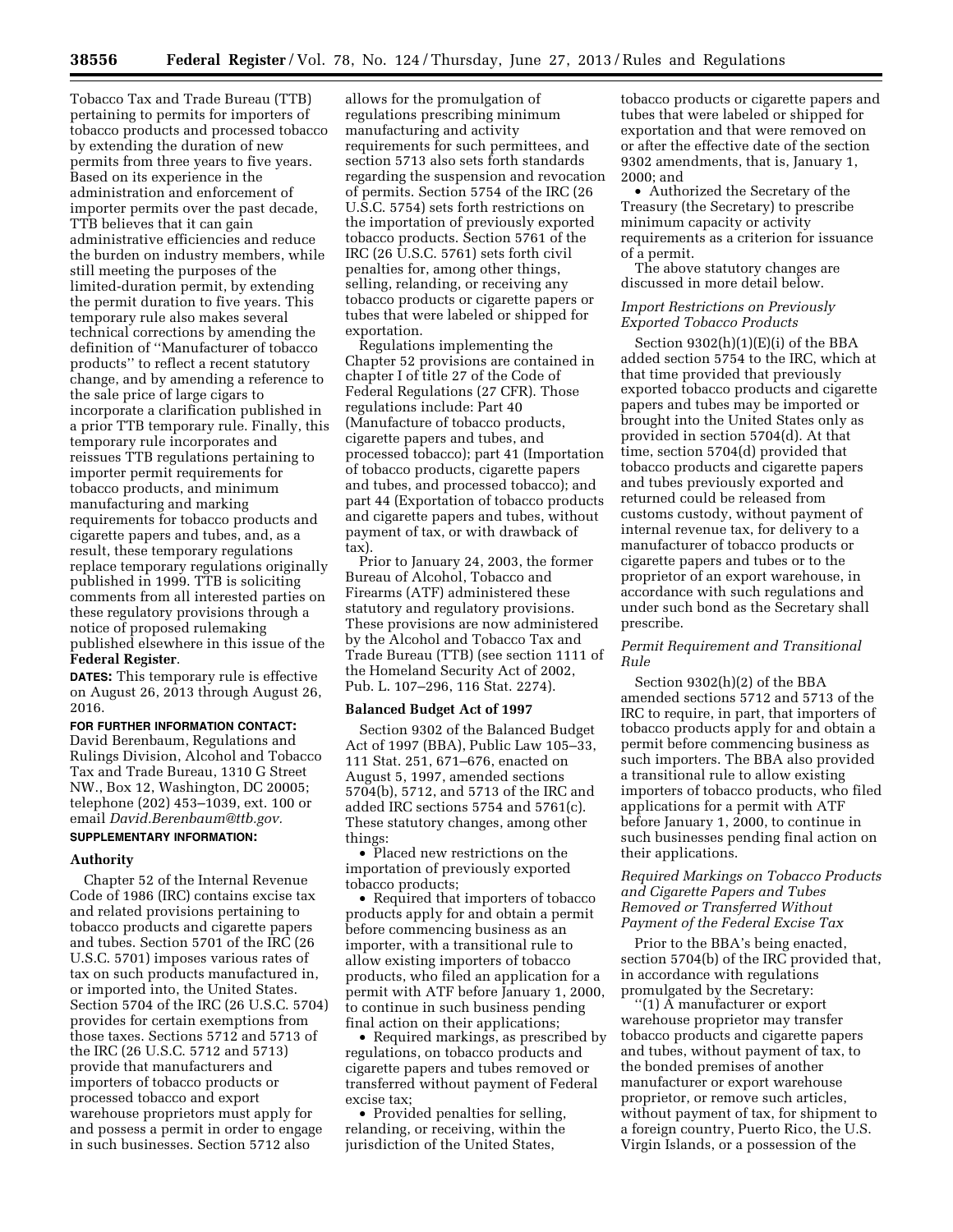United States, or for consumption beyond the jurisdiction of the U.S. internal revenue laws; and

(2) A manufacturer may similarly remove such articles for use of the United States.''

Section 9302(h)(1)(A) of the BBA added a sentence at the end of section 5704(b) of the IRC to provide that tobacco products and cigarette papers and tubes may not be transferred or removed under 5704(b) unless they bear such marks, labels, or notices as the Secretary shall prescribe by regulation. The authority of the Secretary to prescribe regulations regarding the marks, labels, and notices that must appear on packages of tobacco products and cigarette papers and tubes, before removal, is also contained in section 5723(b) of the IRC (26 U.S.C. 5723(b)).

#### *Penalty and Forfeiture Provisions*

Section 9302(h)(1)(B) of the BBA added a new subsection (c) to section 5761 of the IRC to impose a civil penalty on persons, other than manufacturers or export warehouse proprietors operating in accordance with sections 5704(b) and (d) of the IRC, who sell, reland, or receive within the jurisdiction of the United States tobacco products or cigarette papers or tubes that have been labeled or shipped for exportation under chapter 52 of the IRC. The civil penalty is the greater of \$1,000 or five times the amount of tax imposed on the product. Section 9302(h)(2)(A) of the BBA amended sections 5762(a)(1) and 5763(b) and (c) to apply criminal penalties and forfeiture provisions to importers of tobacco products.

# *Minimum Manufacturing Activity Requirements*

Section 9302(h)(5) of the BBA amended section 5712 of the IRC by adding an additional factor for rejecting an application and denying a permit. The new provision stated that the application may be rejected and the permit denied if ''the activity proposed to be carried out at such premises does not meet such minimum capacity or activity requirements as the Secretary may prescribe.''

# **Temporary Rule T.D. ATF–421**

On December 22, 1999, ATF published in the **Federal Register** (64 FR 71918) a temporary rule, T.D. ATF– 421, amending or adding various provisions within 27 CFR parts 200 (now part 71), 270 (now part 40), 275 (now part 41), and 290 (now part 44) to implement the statutory amendments made by section 9302 of the BBA other than the new importer permit requirements which were addressed in

a separate temporary rule, T.D. ATF– 422, described later in this document. When earlier rulemaking documents are discussed in this preamble, any references to section numbers and regulatory texts are as they existed when that earlier rulemaking document was published. Specifically, T.D. ATF–421 adopted regulatory amendments pertaining to:

• Marks, labels, and notices;

• Minimum manufacturing activity requirements;

• Import restrictions on previously exported tobacco products, and cigarette papers, and tubes;

- Penalty and forfeiture provisions;
- Repackaging, and

• Form numbers, manufacturer and export warehouse proprietor records, and definitions.

# *Marks, Labels, and Notices*

As noted above, the Secretary is authorized to prescribe the type of marks, labels, and notices that must appear on packages of tobacco products and cigarette papers and tubes, including on products that are exempt from Federal excise taxation under 5704(b) of the IRC. In the preamble of T.D. ATF–421, ATF noted that Congress, by adopting section 9302(h)(1)(A) of the BBA, wanted to:

• Specifically authorize ATF to determine required marks, labels, and notices for products exempt from taxation under section 5704(b) to ensure protection of the Federal excise tax revenue;

• Ensure that non-taxpaid products intended for exportation bear the proper markings; and

• Require that taxpaid products that are ultimately sold on the domestic market not bear export markings. ATF noted in this regard that allowing products with export markings on the domestic U.S. market would hinder the enforcement of lawfully due taxes and cause confusion as to whether the product had been taxpaid.

Accordingly, in T.D. ATF–421, ATF amended 27 CFR 270.233, 290.61, and 290.181 to require that tobacco products and cigarette papers and tubes bear the required marks, labels, and notices in order to qualify for transfer or removal of the product without payment of tax.

• Section 270.233 was amended to provide that tobacco products may not be transferred in bond unless they bear all required marks, labels, and notices.

• Section 290.61 was amended to provide that tobacco products and cigarette papers and tubes may not be removed for exportation without payment of tax unless they bear all required marks, labels, and notices.

• Section 290.181 was amended to provide that all tobacco products and cigarette papers and tubes must, before removal or transfer, bear the required marks, labels, or notices. Under the authority of the Secretary in section 5723(a) of the IRC to prescribe rules for the packages in which tobacco products and cigarette papers and tubes must be put up before removal, § 290.181 was further amended to clarify that the ''package'' upon which the marking, labeling, and notice requirements are to appear, does not include any cellophane wrapping material that may enclose a package. A package, thus, is only intended to include the actual material that holds and encloses the tobacco products and cigarette papers or tubes. This amended definition clarified placement requirements of marks, labels, and notices. In keeping with Congressional intent to prevent diversion of tobacco products, ATF wanted to ensure that marks, labels, and notices on products destined for export were clear and not easily destroyed.

### *Minimum Manufacturing Activity Requirements*

Based on the language that section 9302 of the BBA added to section 5712 of the IRC, ATF concluded that it was authorized to establish minimum capacity or activity requirements and to deny a permit application based on an applicant's failure to meet such minimum capacity or activity requirements. ATF noted in T.D. ATF– 421 that Congress enacted the provisions in question to ensure that those who apply for a permit actually intend to engage in the bona fide business of manufacturing tobacco products in a manner that would adequately protect the revenue and comply with the law and regulations.

In promulgating regulations that establish minimum capacity or activity requirements, ATF considered several issues. ATF did not want to establish criteria that would effectively exclude small tobacco products manufacturers from obtaining a permit. In addition, ATF wanted to establish criteria that would ensure that only those actually engaged in the business of manufacturing tobacco products would be able to obtain a permit. Accordingly, ATF established criteria that effectively excluded any person who is not a legitimate manufacturer and whose primary interest in obtaining a manufacturer's permit is to obtain the tax deferral benefits that a permit might facilitate (those tax deferral benefits are otherwise referred to as

''downstreaming of taxes'') by setting up premises covered by a permit where the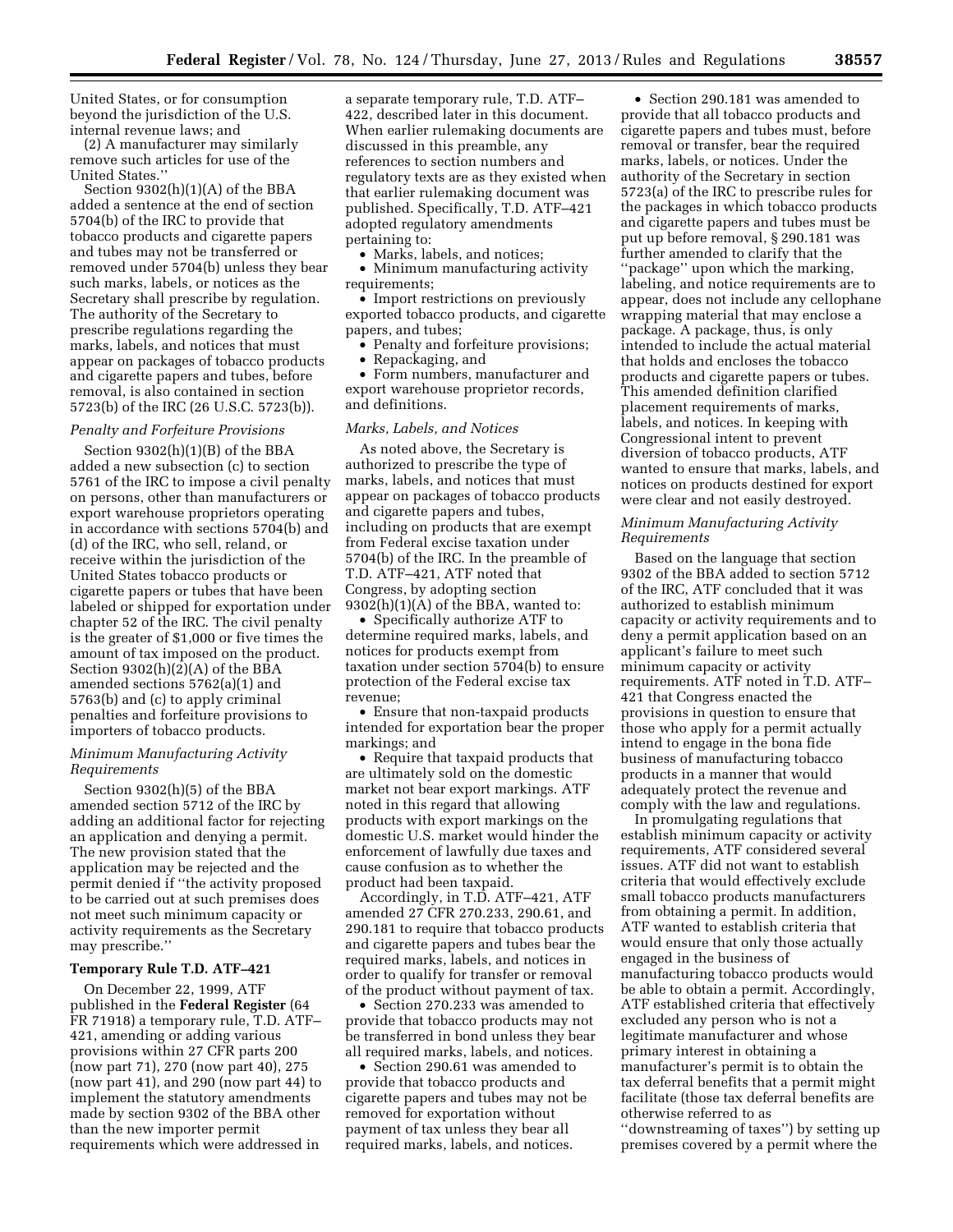only business purpose of the premises was to store non-taxpaid products that were transferred in bond to such premises.

# Small Manufacturers

ATF noted that section 5712 of the IRC requires that prior to engaging in the business of manufacturing tobacco products, a person must obtain a permit from ATF. ATF believed that any applicant who proposes to engage in the business of manufacturing of tobacco products, regardless of size, should be eligible to receive a permit, so long as the applicant meets the definition of manufacturer in section 5702(d) and has fulfilled the other conditions in the law and regulations. ATF noted that it had issued permits to some small manufacturers of tobacco products, such as those who manufacture hand-rolled cigars, and for this reason ATF did not want to establish minimum capacity or activity criteria that would exclude small tobacco products manufacturers.

# Downstreaming of Taxes

As noted above, ATF wanted to ensure that permits were not issued to persons who intended to use the permit to delay tax payment. Prior to the publication of T.D. ATF–421, ATF had received inquiries from persons who wanted to obtain a permit and establish bonded premises for the primary purpose of receiving tobacco products in bond and delaying payment of Federal excise taxes.

ATF noted that the Federal excise tax on tobacco products attaches to the products as soon as they are manufactured, and that the manufacturer is liable for the tax on tobacco products held in bond. Under section 5703 of the IRC the manufacturer is required to pay the tax when the tobacco product is removed from bond. ATF noted that tobacco products generally are distributed under a three-tier distribution system: at the first level, the manufacturer pays Federal excise tax after removal of the products from bonded premises; then the products are transferred to a wholesaler, which is the second level in the distribution system; and finally to the retailer, who is the customer of the wholesaler and the third level in this three-tier system.

However, as noted above, section 5704 of the IRC provides that tobacco products may be transferred from one manufacturer or export warehouse proprietor to another manufacturer or export warehouse proprietor without payment of tax. ATF noted that because of this exemption from taxation, a business could attempt to set up one or

more wholesale warehouses with some *de minimis* production capability, and obtain a manufacturer's permit for each wholesale warehouse. Using the in bond transfer provision provided by section 5704, each warehouse would then be eligible to receive tobacco products in bond at each wholesale warehouse, without payment of the excise tax. The taxes on the product would not be due until the product was distributed from the wholesale level to the retail level. This downstreaming of taxes moves the collection point for the excise tax from the production level to the wholesale level. ATF noted that while this is potentially beneficial for manufacturers since they can effectively delay taxpayment until the product is removed from the wholesale level, it has an adverse effect on Federal tax receipts since it delays payment of the Federal excise tax.

ATF stated that it wanted to prevent the downstreaming of taxes because it undermines the effect and purpose of obtaining a permit to engage in the business of manufacturing tobacco products and because it also contravenes the safeguards in obtaining a permit, that is, to protect and collect Federal excise tax revenues. Additionally, ATF was concerned with the potential number of new taxpayers (that is, wholesalers qualifying as manufacturers), and the proliferation of tax payment points, if this approach became widely used. ATF stated that it had found that the collection of excise taxes is best achieved at the highest level within the three-tier distribution chain (that is, the manufacturer's level). ATF noted in this regard that when the Federal excise tax is collected at the manufacturer's level, the agency has fewer taxpayers to monitor and thus has more efficient tax collections and fewer administrative costs.

Recognizing these concerns, ATF wanted to ensure that the new minimum manufacturing criteria would prevent issuance of permits to businesses that principally want to receive tobacco products in bond and delay Federal excise tax payments. Thus, ATF stated that it amended the regulations whereby it would continue to issue permits to small manufacturers of tobacco products, despite limited production capacity, and would deny permits to persons who seek a permit for the principal purposes of receiving in bond untaxed tobacco products.

The following summarizes ATF's explanation of the regulatory changes.

## *Regulations Implementing the Minimum Manufacturing Activity Criteria for Tobacco Products Manufacturers*

In T.D. ATF–421, ATF amended the regulations at 27 CFR 270.61 to provide that a permit would only be granted to those persons whose principal business activity under such permit would be the original manufacture of tobacco products. A permit would not be granted to any person whose proposed principal activity under such permit would be the receipt or transfer of nontaxpaid tobacco products in bond. Furthermore, to qualify for a permit, the amount of tobacco products manufactured under a permit must exceed the amount transferred or received in bond under such permit. For example, a person who only manufactures 1,000 cigarettes per month may receive a maximum of 999 cigarettes in bond during the month under that permit. Likewise, a person who manufactures 10,000,000 cigarettes a month could receive up to 9,999,999 cigarettes in bond during the month under that permit.

ATF noted that it believed that these changes to the regulations effectively accommodated small manufacturers while protecting the timely assessment and collection of the Federal excise tax revenue. T.D. ATF–421 also amended 27 CFR 200.49b to include this activity criterion as a basis for rejecting an application for a permit. ATF stated that it did not amend 27 CFR 200.46, regarding revocation or suspension of tobacco permits, because compliance with regulations issued under the IRC was already required.

# *Importers and Export Warehouse Proprietors*

ATF noted that it did not require a minimum capacity or activity criterion for importers or export warehouse proprietors. ATF did not believe that either an importer or export warehouse permittee would or could engage in misuse of its permit for downstreaming of taxes in a manner similar to the way that a manufacturer might misuse its permit. However, ATF did state that it would consider imposing minimum manufacturing or activity criteria on importers and export warehouse proprietors if the need should arise.

## *Import Restrictions on Previously Exported Tobacco Products and Cigarette Papers and Tubes*

ATF noted that when the BBA was enacted section 5704(d) of the IRC allowed previously exported tobacco products to be lawfully transferred to any manufacturer of tobacco products or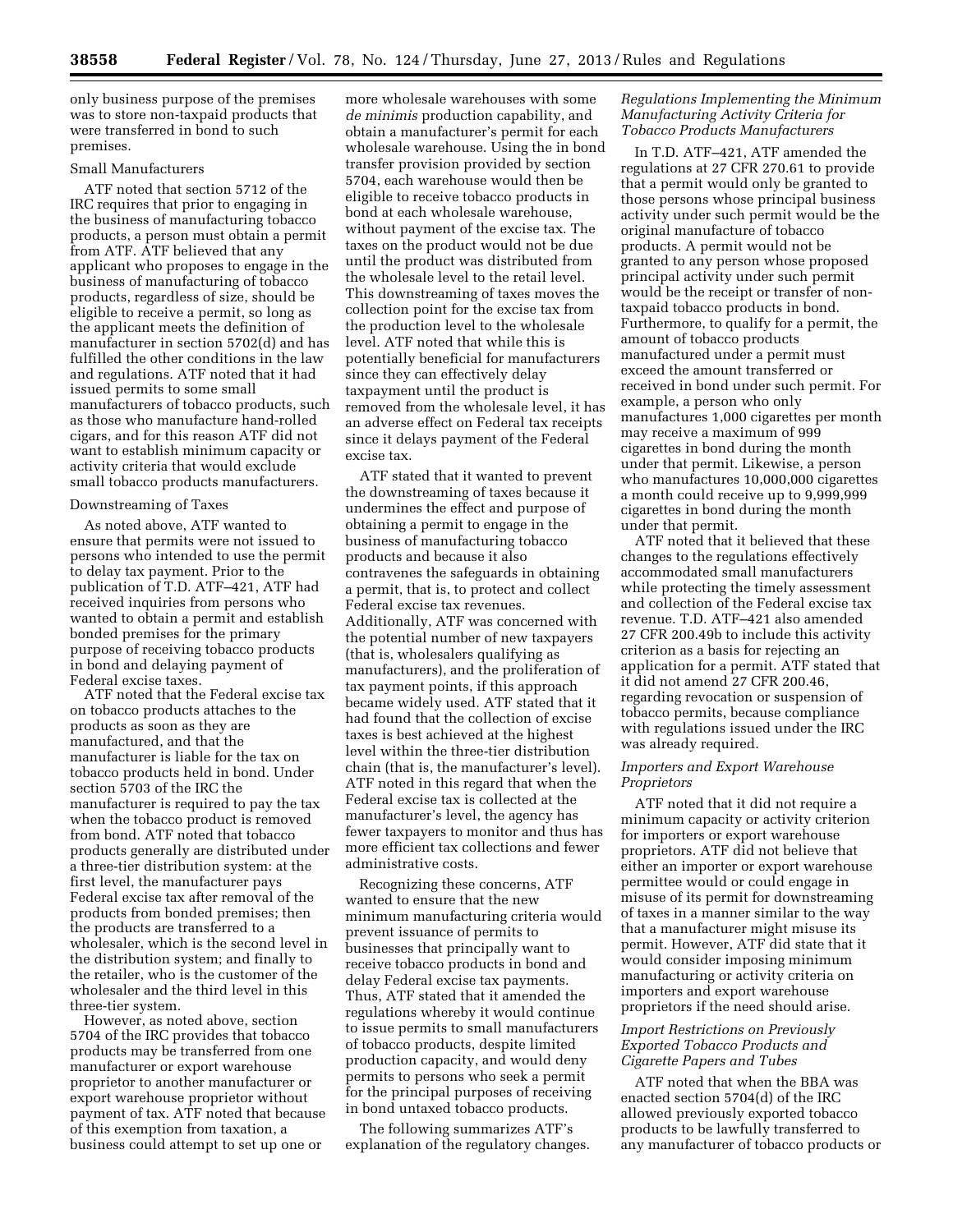cigarette papers and tubes, or to any export warehouse proprietor; and section 5704(d) did not mandate that the previously exported products return to the original manufacturer or export warehouse proprietor. Also, ATF noted that, under new IRC section 5754 as described above, previously exported tobacco products and cigarette papers and tubes could only be imported or brought into the United States by release from customs custody to a manufacturer or an export warehouse proprietor as an in bond transfer. ATF further noted that section 5754 precluded the importation and tax payment of such products by an importer since the law was very clear and left no discretion to ATF in that regard. Section 5754 at that time clearly stated that such products could only be imported or brought into the United States by the method provided in section 5704(d) of the IRC (26 U.S.C. 5704(d)), that is, a transfer, without payment of tax, to a manufacturer or export warehouse.

Based on the above, T.D. ATF–421 amended the following sections in 27 CFR part 275:

• *27 CFR 275.1:* Section 275.1 was revised to include a general discussion of importation of tobacco products and cigarette papers and tubes.

• *27 CFR 275.81:* Paragraph (a) of § 275.81 was revised to distinguish between tobacco products and cigarette papers and tubes that were imported, and those that had been previously exported from the United States and returned.

• *27 CFR 275.82:* Section 275.82 was added to discuss the new restrictions on the return of exported products.

# *Penalty and Forfeiture Provisions*

Except for a qualified manufacturer of tobacco products or cigarette papers and tubes or an export warehouse proprietor, new section 5761(c) imposed civil penalties on persons who sell, reland, or receive within the jurisdiction of the United States any tobacco products that are labeled or shipped for export.

In T.D. ATF–421, ATF noted that it had considered ways to enforce new section 5761(c) of the IRC, since the domestic market would contain tobacco products that had been lawfully removed on or before December 31, 1999, as well as products marked for export that had been unlawfully introduced into the domestic market (that is, unlawfully removed) after December 31, 1999, and thus subject to the new civil penalty. To differentiate between the products that had been lawfully removed and those that had been unlawfully removed, ATF

considered whether or not to change the export marking requirements under 27 CFR 290.185 for products manufactured after December 31, 1999. In T.D. ATF– 421, ATF discussed this alternative, but declined to make these changes since it would impose major burdens on tobacco manufacturers. ATF decided that voluntary commercial marks already placed on packages by the tobacco industry would enable ATF to distinguish between these products. Further, ATF stated that if future investigations disclosed the need to do so, it would consider changing the export marking requirements on products manufactured after December 31, 1999, to differentiate between products removed.

#### *Repackaging*

With reference to new sections 5754 and 5761(c) of the IRC discussed above, ATF in T.D. ATF–421 noted that although manufacturers and export warehouse proprietors were authorized to receive relanded tobacco products or cigarette papers or tubes from customs custody without payment of the Federal excise tax, there were limitations on what manufacturers and export warehouse proprietors could do with such products. After noting that such products could be destroyed or reexported, or (in the case of a manufacturer) repackaged and removed for sale in the domestic market, ATF noted the following in regard to these requirements, as they existed at that time:

*Export warehouse:* Section 5702 of the IRC defines ''export warehouse'' to mean ''a bonded internal revenue warehouse for the storage of tobacco products and cigarette papers and tubes, upon which the internal revenue tax has not been paid, for subsequent shipment to a foreign country, Puerto Rico, the Virgin Islands, or a possession of the United States, or for consumption beyond the jurisdiction of the internal revenue laws of the United States.'' An export warehouse proprietor is defined in section 5702 as any person who operates an export warehouse. Export warehouse proprietors are only authorized to store non-taxpaid tobacco products and cigarette papers and tubes for subsequent exportation. Export warehouses are specifically established under the law to facilitate the exportation of tobacco products without payment of the excise tax. There is no authority for an export warehouse proprietor to pay the excise tax and distribute tobacco products into the domestic U.S. market. An export warehouse proprietor may only lawfully receive relanded tobacco products,

transfer them to a qualified manufacturer, re-export them or destroy them.

*Manufacturers:* In accordance with section 5703, manufacturers are authorized under the IRC to pay excise tax on and distribute tobacco products into the domestic market. However, the IRC also requires that, before removal from a manufacturer's factory, tobacco products must be put up in packages and bear the marks, labels, and notices required by the Secretary.

As noted above, the Secretary has the general authority to prescribe packaging and marking requirements for tobacco products under section 5723(a) and (b) of the IRC. Under this authority, prior to the issuance of T.D. ATF–421, ATF had prescribed regulations under 27 CFR 290.185 which require that products removed for exportation exempt from taxation must bear export markings. Such markings include the words, ''Taxexempt. For use outside U.S.'' or ''U.S. Tax-exempt. For use outside U.S.'' These export markings signify that the product is not subject to Federal taxes and that it is not intended for distribution within the United States. ATF stated in T.D. ATF–421 that it relied on these markings to identify these products as a tax-exempt export for enforcement purposes. In addition, ATF had prescribed regulations under 27 CFR 290.222 which require that tobacco products and cigarette papers and tubes on which tax has been paid and a drawback claim has been made must have a label affixed reading ''For Export With Drawback of Tax.''

ATF further noted in T.D. ATF–421 that previously exported products that are relanded in the United States also bear the export markings required under §§ 290.185 and 290.222 and may be intended for distribution in the domestic market. Because ATF could not tell if a particular product on the market had been lawfully taxpaid and removed from customs custody, or if it was smuggled into the U.S., the efficacy of the export marking requirements was severely reduced if these products were allowed in the domestic market. ATF concluded that since relanded tobacco products were marked in accordance with the tobacco export regulations at 27 CFR 290.185 and bore a statement that said ''Tax-exempt. For use outside U.S.'' or ''U.S. Tax-exempt. For use outside U.S.'' or in accordance with § 290.222 bore a statement that said ''For Export With Drawback of Tax,'' they were not properly marked for distribution in the domestic U.S. market. Further, if products with export markings were allowed in the domestic market, this practice would hinder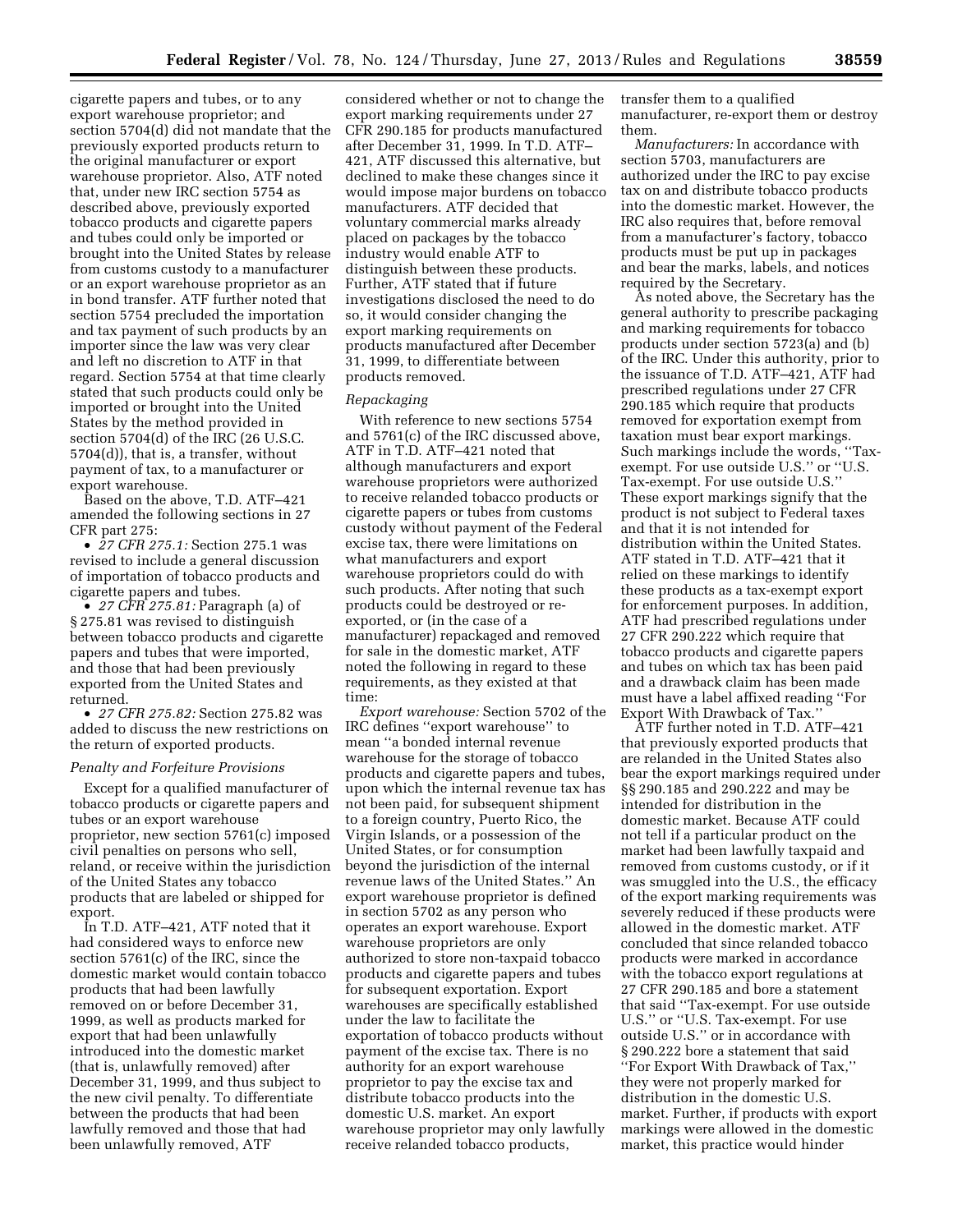enforcement of the IRC and jeopardize the revenue. ATF stated that its goal was to protect the revenue, and to determine whether the Federal excise tax on a relanded product had been paid. ATF considered various options for removing these export markings and bringing relanded products into compliance with the domestic marking and labeling requirements. In particular, ATF considered:

• Allowing such products to be overstamped;

• Allowing the obliteration of the taxexempt marking; or

• Allowing stickers to be placed over the markings.

However, ATF concluded in T.D. ATF–421 that the options of overstamping, obliteration, or use of stickers would negate the value of these markings as a tax enforcement tool. Overstamping, obliteration, or placing stickers over the tax-exempt notice would not necessarily mean that the Federal excise tax had been paid on the relanded product because any person could obtain product that had not been federally taxpaid, place stickers over the ''tax exempt'' notice on packages, and distribute them in the domestic market.

After careful consideration of the issue, ATF concluded that a manufacturer who distributes relanded tobacco products into the domestic market must remove the product from its original packages (bearing export markings) and repackage them into new packages with the proper mark and notice requirements for domestic U.S. distribution as prescribed in 27 CFR part 270. ATF determined that in order to protect the Federal excise tax revenue, it is essential to require the repackaging of these reimported products before they are introduced in domestic commerce.

Thus, ATF concluded that, under 26 U.S.C. 5761(c), products labeled for export may not be sold in the domestic U.S. market. However, manufacturers were eligible to receive relanded tobacco products and cigarette papers and tubes and sell them in the domestic market if such products were completely repackaged under the laws and regulations for products not intended for exportation. Accordingly, 27 CFR 275.82(b) was added and prescribed requirements for repackaging under these circumstances. Also, T.D. ATF–421 added 27 CFR 270.213, which notified manufacturers that tobacco products marked for export are not eligible for distribution in the domestic market, and of the need to repackage such products.

Finally, ATF noted in T.D. ATF–421 that, like an export warehouse

proprietor, a manufacturer was allowed to transfer tobacco products to another manufacturer or to an export warehouse proprietor, re-export the relanded tobacco products, or destroy the relanded tobacco products.

# *Form Numbers, Manufacturer and Export Warehouse Proprietor Records, and Definitions*

In addition to the changes discussed above that were necessitated by the BBA statutory amendments, T.D. ATF–421 made several administrative changes to the ATF tobacco regulations:

*Form numbers:* The texts of 27 CFR 290.61a, 290.142, 290.198 through 290.208, 290.210, 290.213, and 290.256 through 290.267 were amended to change references from obsolete form number ATF F 2149/2150, to the new form number ATF F 5200.14. The regulations in 27 CFR 290.152 through 290.154 were amended to change all references from the obsolete form number ATF F 2635 to the new form number ATF F 5620.8. Also, 27 CFR 290.62 was amended to delete obsolete references to a customs form and regulatory citation.

*Record retention of ATF forms:* Minor changes were made in the regulations to reflect the correct number of years that ATF form numbers 5700.14 and 5620.8 must be retained. The regulations were amended to change the records retention period from 2 years to 3 years.

*Manufacturer's records:* The recordkeeping requirement for a manufacturer of tobacco products prescribed in 27 CFR 270.183 was amended to include the term ''roll-yourown tobacco'' and to include records of transfers to, and receipts from, foreign trade zones.

*Export warehouse records:* The recordkeeping requirements in 27 CFR 290.142 were amended to require that records include information regarding the manufacturer and brand name of products that were received, removed, transferred, destroyed, lost, or returned to manufacturers or customs bonded warehouses. In addition, the records must include the number of containers and unit type (*e.g.,* cartons, cases).

*Definitions:* To clarify the regulations, T.D. ATF–421 added several definitions to the ''meaning of terms'' sections in 27 CFR 275.11 and 290.11. Section 275.11 was amended by adding definitions for the terms ''Export warehouse,'' ''Export warehouse proprietor,'' ''Manufacturer of tobacco products,'' ''Manufacturer of cigarette papers and tubes,'' and ''Relanding''. Section 290.11 was amended by adding a definition for ''Zone restricted status.''

# **Subsequent Court Action, Statutory Changes, and Regulatory Amendments**

On April 18, 2000, the United States District Court for the District of Columbia in the civil action *World Duty Free Americas, Inc.* v. *Treasury* (D.D.C. No. 00–00404 (RCL); 94 F. Supp. 2d 61 (D.D.C. 2000) issued a temporary injunction enjoining the Treasury Department from enforcing the temporary regulations in T.D. ATF–421 at 27 CFR 275.11 and 275.83, to the extent that they prohibited the importation of cigarettes purchased in U.S. duty free stores up to the limit allowed by the personal use exemption provided by 19 U.S.C. 1555 and subheadings 9804.00.65, 9804.00.70, and 9804.00.72 of the Harmonized Tariff Schedule of the United States (HTSUS), 19 U.S.C. 1202.

On November 9, 2000, the President signed into law the Tariff Suspension and Trade Act of 2000, Public Law 106– 476, 114 Stat. 2101, which included the Imported Cigarette Compliance Act of 2000 (ICCA). Sections 5704, 5754, and 5761(c) of the IRC, which had been added or amended by section 9302 of the BBA as discussed above, were amended by the ICCA to:

• Provide in section 5704(d) that tobacco products and cigarette papers and tubes manufactured in the United States and previously exported and returned may be released from customs custody without payment of tax only to the original manufacturer or to an export warehouse proprietor authorized to receive them by the original manufacturer;

• Provide in section 5754(a)(1)(C) that tobacco products and cigarette papers and tubes labeled for exportation may not be sold or held for sale for domestic consumption in the United States unless they are removed from their export packaging and repackaged by the original manufacturer into new packaging that does not contain an export label; and

• Require in section 5761(c) the forfeiture and destruction of all relanded tobacco products and cigarette papers and tubes, except as provided under sections 5704(b) and (d).

On December 21, 2000, the President signed into law the Consolidated Appropriations Act, 2001 (CAA), Public Law 106–554, 114 Stat. 2763, which further amended section 5761(c) to allow travelers entering the United States to claim a personal use tax exemption for tobacco products manufactured within United States and labeled for export that are brought back into the United States. Under the CAA amendment, travelers may bring U.S.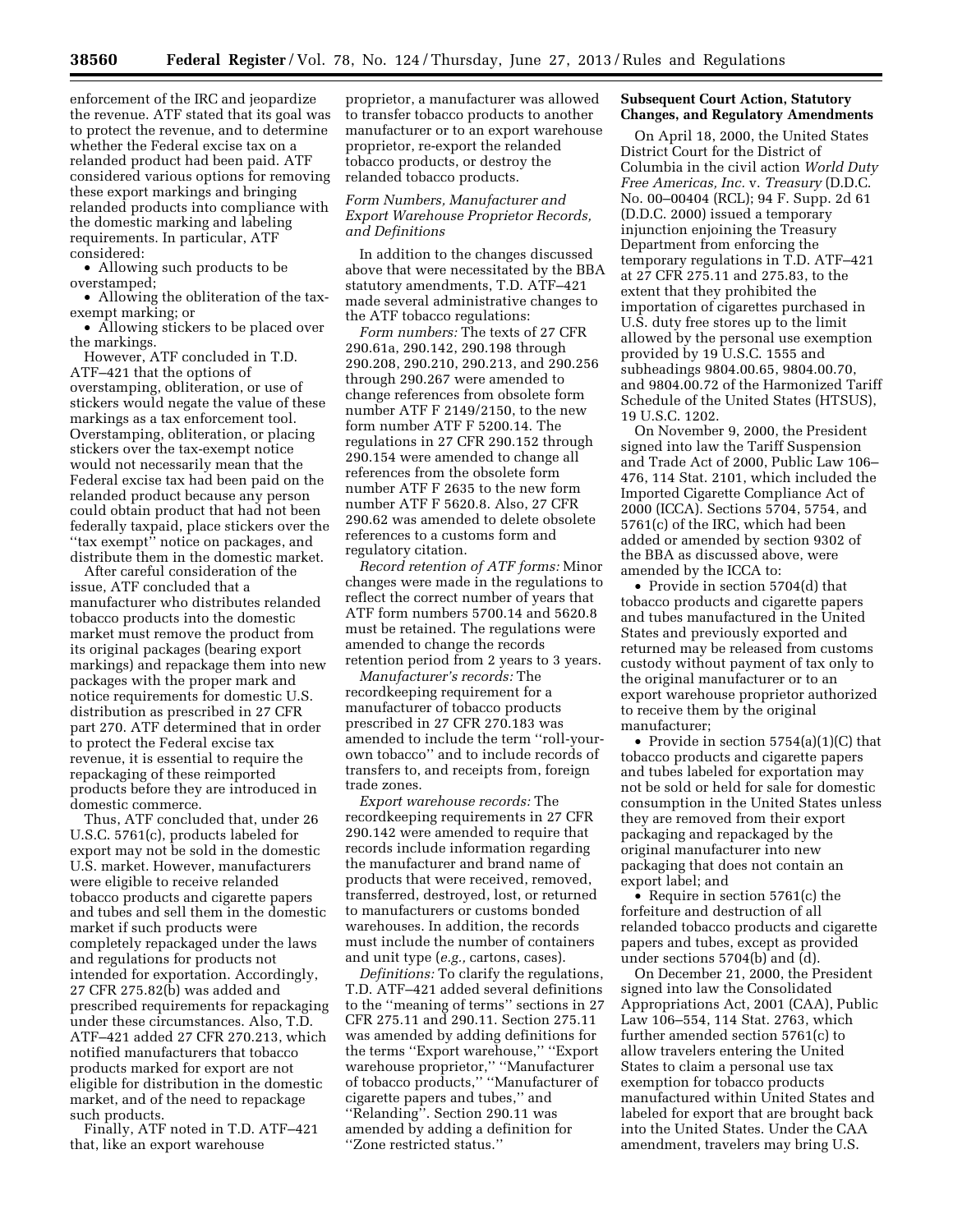manufactured and export labeled tobacco products back into the United States under a personal use exemption free of Federal excise tax up to the limit allowed under Chapter 98 of the HTSUS. In addition, travelers entering the United States and claiming a personal use exemption for U.S. manufactured and export labeled tobacco products may voluntarily relinquish any articles in excess of the quantity allowed without incurring the penalty prescribed under section 5761(c).

Notwithstanding the view of ATF that the described above changes made by the ICCA and the CAA were clear and left no discretion in implementation, in view of the pendency of the *World Duty Free Americas, Inc.* case, ATF decided to issue a notice of proposed rulemaking prior to issuance of a final rule to implement those statutory changes. Accordingly, on March 26, 2001, ATF published in the **Federal Register** (66 FR 16425) Notice No. 913 to solicit comments on proposed implementing regulations. In response to that comment solicitation ATF received one comment, which urged prompt adoption of the proposed regulations without change. Subsequently, on August 29, 2001, ATF published in the **Federal Register** (66 FR 45613) a final rule, T.D. ATF–465, adopting the proposed regulatory amendments to implement the changes made to the IRC by the ICCA and the CAA. In addition to some changes not relevant to the present rulemaking, these regulatory amendments included a complete revision of the texts of §§ 275.82 and 275.83, which had been added by T.D. ATF–421. In addition, T.D. ATF–465 amended the definition of ''Relanding,'' which had been added by T.D. ATF– 421, by removing the second sentence. On November 27, 2001, United States District Court for the District of Columbia vacated the injunction that prohibited the Treasury Department from enforcing the temporary regulations in T.D. ATF–421 referred to above.

The regulations contained in 27 CFR part 275 were later amended by T.D. ATF–444, a temporary rule published in the **Federal Register** (66 FR 13849) on March 8, 2001. These regulations eliminated ATF onsite supervision of tobacco products and cigarette papers and tubes of Puerto Rican manufacture that are shipped from Puerto Rico to the United States. This Treasury decision also amended the definition of ''Records'' added to § 275.11 by T.D. ATF–422 (discussed in greater detail below) and revised in their entirety, and thus superseded, the changes made by

T.D. ATF–422 to §§ 275.106, 275.110, and 275.111. The definition of ''Records'' set forth in this new temporary rule incorporates the amendment made by T.D. ATF–444. The temporary rule in T.D. ATF–444 was finalized by T.D. TTB–68, which was published in the **Federal Register**  (73 FR 16757) on March 31, 2008.

# **Discussion of Comments Received in Response to T.D. ATF–421**

On the same day that T.D. ATF–421 was published, December 22, 1999, ATF also published in the **Federal Register**  (64 FR 71927), a notice of proposed rulemaking, Notice No. 887, soliciting comments on the temporary regulatory amendments contained in T.D. ATF– 421. The original comment period for Notice No. 887 lasted 60 days and closed on February 22, 2000.

During the comment period, ATF received several requests to extend the comment period on T.D. ATF–421 to provide interested parties with sufficient time to submit their comments. On March 21, 2000, ATF published Notice No. 893 (65 FR 15115) which reopened the comment period for an additional 30 days until April 20, 2000.

During the comment period, ATF also received a request to hold a public hearing regarding the temporary regulations but declined to do so. ATF determined that the two notices requesting public comment, totaling 90 days, provided sufficient time for interested parties to submit written comments and that any oral comments that could be made during a public hearing could be provided in writing within the 90 day comment period.

ATF received 26 comments from 24 different interested parties concerning the temporary regulations published in T.D. ATF–421. The comments are discussed below.

#### *Personal Use Exemption*

Fifteen comments opposed the position taken by ATF in T.D. ATF–421 that the BBA did not provide for a personal use exemption for previously exported tobacco products. The commenters argued that Congress did not intend for the amendments in section 9302 of the BBA to apply to people traveling into the United States with previously exported non-taxpaid U.S. manufactured cigarettes for personal use. Section 5704(d) of the IRC at that time provided that tobacco products and cigarette papers that were previously exported could only be brought back into the United States and released from customs custody to a manufacturer or export warehouse

proprietor, and ATF interpreted this provision as precluding the adoption of a personal use exemption by regulation.

TTB notes that the personal use exemption issue has been addressed by the enactment of the CAA, which included a personal use exemption, and by the subsequent promulgation of T.D. ATF–465, as discussed above.

### *Return to the Original Manufacturer*

Section 5754 of the IRC as adopted by the BBA allowed previously exported tobacco products and cigarette papers and tubes to be brought back into the United States and released from customs custody as provided in section 5704(d), that is, to a manufacturer of tobacco products or cigarette papers and tubes or to an export warehouse proprietor. ATF received several comments requesting that it change the regulations to provide that only the ''original'' manufacturer of previously exported tobacco products and cigarette papers and tubes would be eligible to receive reimported products.

The subsequent amendment of section 5704(d) of the IRC by the ICCA and the resulting regulatory amendments adopted in T.D. ATF–465, as discussed above, addressed this issue.

### *Removal of Export-Labeled Tobacco Products From the Market by a Certain Date*

Several comments noted that the temporary regulations permitted the domestic sale of export-labeled tobacco products removed prior to January 1, 2000, and that there was no ''cut-off date'' by which the sale of these products in domestic commerce must cease. These comments recommended that ATF require all tobacco products made in the United States and bearing an export label to be removed from domestic commerce by a specific date.

TTB notes that section 4002 of the ICCA amended the IRC to provide that previously exported articles that were imported before January 1, 2000, for sale in the domestic market could not be legally sold or held for sale after February 7, 2001, unless they were removed from their export packaging and repackaged by the original manufacturer into new packaging that does not contain an export label. This change was discussed in the preamble of T.D. ATF–465. TTB believes that the ICCA adequately addressed the issue raised by the commenters.

# *Minimum Manufacturing Activity Requirements*

As noted above, the BBA amended section 5712 of the IRC by adding a provision for minimum capacity or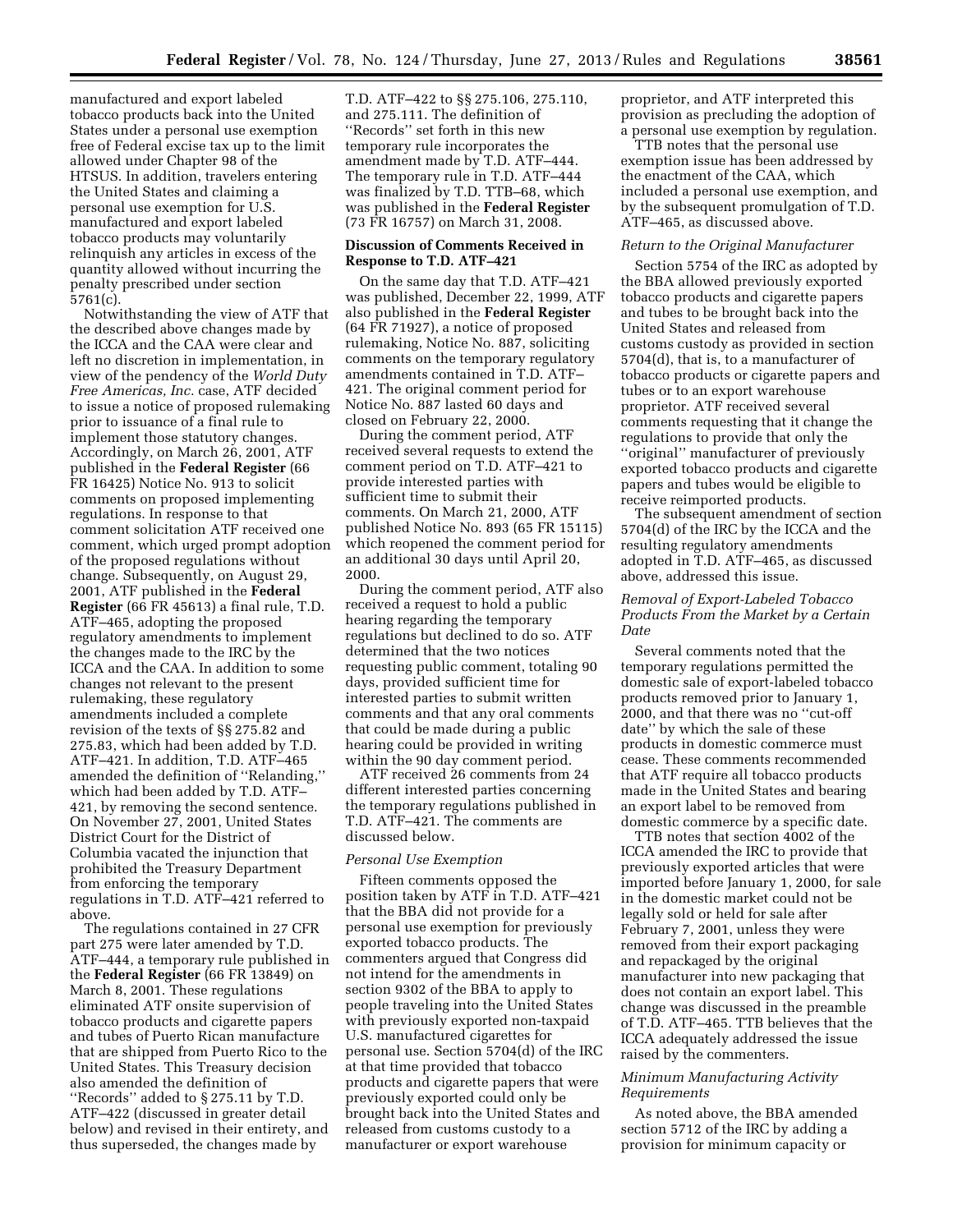activity requirements, as prescribed by the Secretary, as an additional factor for rejecting an application and denying a permit. T.D. ATF–421 amended § 270.61 (now § 40.61), to state that a permit to manufacture tobacco products will only be granted to those persons whose principal business activity under that permit will be the original manufacture of tobacco products, and that a permit will not be granted to any person whose principal activity under that permit will be to receive or transfer non-taxpaid tobacco products in bond. Furthermore, to qualify for a permit, the amount of tobacco products manufactured under a permit must exceed the amount transferred or received in bond under that permit.

Three comments were received in response to the minimum manufacturing activity requirements adopted in T.D. ATF–421. One expressed approval of the regulation. Two comments expressed concern that the new qualification to obtain a permit did not require a manufacturer to sell its products in the United States. The commenters asserted that the absence of this requirement creates a loophole under which unauthorized reimporters may circumvent the provisions of the BBA by qualifying as ''manufacturers'' simply by setting up equipment and producing a substandard ''cigarette'' product that was not intended to be sold in the United States. As a means of addressing this potential problem, one comment recommended that ATF define the term ''manufacture of tobacco products'' to include the ''physical manufacturing of cigarettes from basic components, as well as shipping of those cigarettes into the market for sale or consumption.''

One commenter further expressed concern that ATF did not propose regulations providing for the ''inspection of facilities for purposes of verifying that a purported manufacturer is (1) legitimately manufacturing and selling product and (2) not receiving more previously exported cigarettes than is permitted under the Temporary Regulations.''

Based on TTB's enforcement experience, TTB does not believe that the current regulatory text contains a loophole that allows a person to set up a sham operation as contended. TTB believes that the permit application review process and the Bureau's audit and investigation activities are sufficient to identify persons who are not engaging in the original manufacture of tobacco products and, as such, do not qualify for a TTB permit. TTB further notes that the section of the regulations in question was subsequently amended by T.D.

TTB–78 and subject to its accompanying notice and public comment procedures. Therefore, it is unnecessary to further address this section in this document.

### *Importation Restrictions on Previously Exported Tobacco Products and Cigarette Papers and Tubes*

As noted above, the BBA added section 5754 to the IRC entitled ''Restriction on importation of previously exported tobacco products.'' Under section 5754, tobacco products and cigarette papers and tubes previously exported from the United States may be imported or brought into the United States only as provided in section 5704(d), that is, by release from customs custody, without payment of tax, to a manufacturer or to an export warehouse proprietor in accordance with such regulations and under such bonds as the Secretary shall prescribe. ATF's position, as stated in the preamble of T.D. ATF–421, was that section 5754 precluded an importer from importing previously exported products, paying tax, and selling them in the domestic market, and that the statutory text was clear and left no discretion. There were two comments from the same person in strong opposition to ATF's interpretation of this statutory provision.

TTB notes that sections 5704(d) and 5754 were subsequently amended by the ICCA to limit the parties that could receive reimported products and to require the repackaging of such products prior to sale in the United States. T.D. ATF–465 incorporated these statutory changes in the regulations in § 275.82(c) (now § 41.82(c)). Thus, the clear, limited wording of the statutory provisions in question precludes the adoption of a regulation that would contravene the position taken by ATF.

#### *Foreign Manufactured Cigarettes*

Several commenters stated that the regulations published in T.D. ATF–421 should address problems associated with cigarettes manufactured outside of the United States. TTB believes that the issues raised in these comments are beyond the scope of this rulemaking action.

# *Repackaging of Reimported Products*

Consistent with the provisions of the BBA, T.D. ATF–421 included a provision requiring that reimported tobacco products and cigarette papers and tubes bearing export marks must be stripped of their original packaging and repackaged with the proper marks and notices as the Secretary prescribes for the domestic U.S. market. Two comments were received in response to

this requirement. Both commenters agreed with the new requirement, but one suggested the inclusion of a provision whereby manufacturers could only repackage previously exported cigarettes that were originally manufactured in their own manufacturing facilities.

TTB notes that, as discussed above, the ICCA addressed this issue by providing that previously exported tobacco products and cigarette papers and tubes could be released from customs custody only to the original manufacturer of the articles in question or to an authorized export warehouse proprietor and could be repackaged by the original manufacturer. This provision was incorporated in the regulations by T.D. ATF–465.

## *Definitions*

One commenter suggested that the terms, "Sells," "Relands," and ''Receives'' as used in § 275.83 (now § 41.83) should be defined to clearly indicate the nature of the activities subject to citation under this provision. The commenter stated that ''[t]his would encompass all direct importers and each activity in the chain of importation including the offshore seller (if jurisdiction can be obtained), wholesalers, merchandise brokers, retailers, and consumers of illegally reintroduced cigarettes.''

TTB notes that the wording of § 41.83 is basically a verbatim recitation of the language found in section 5761(c) of the IRC. TTB believes that the statutory and regulatory texts are sufficiently clear and that therefore no further regulatory change is necessary.

The same commenter suggested that ATF define the term ''Person'' more broadly to include: ''in the case of a corporate participant, any more than 50%-owned affiliated corporation, and in the case of a closely held corporation, its shareholders or directors. In the case of a partnership, joint venture, or limited liability company, the term person should be defined to include operating partners or managers.''

TTB believes that the term ''Person'' is sufficiently defined in 27 CFR 41.11 and notes that the regulatory definition is consistent with the IRC at 26 U.S.C. 7701(a).

# *Significant Regulatory Action*

In T.D. ATF–421, ATF stated: ''It has been determined that this temporary rule is not a significant regulatory action as defined by Executive Order 12866 because any economic effects flow directly from the underlying statute and not from this temporary rule. Therefore, a regulatory assessment is not required.''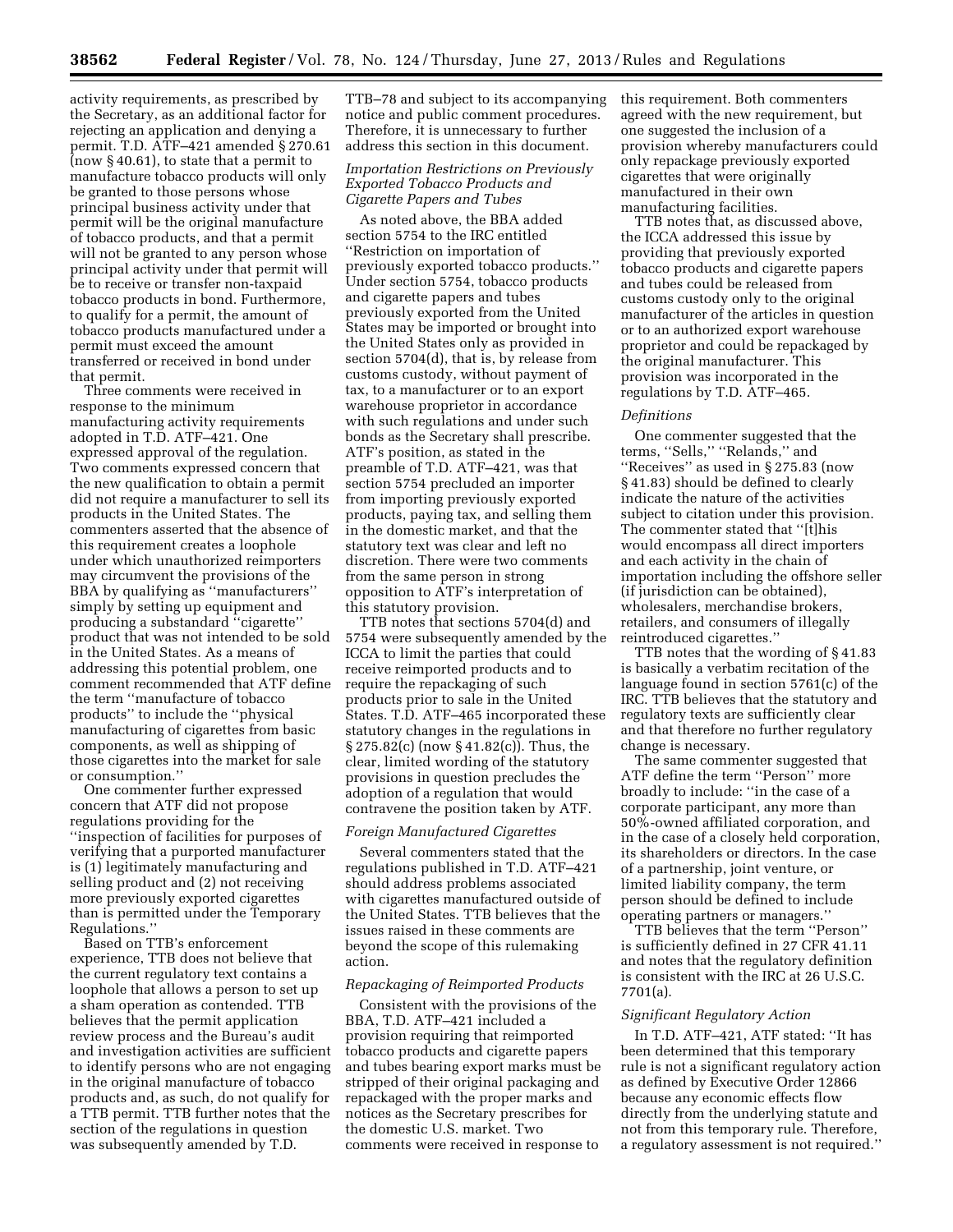One commenter stated: ''This position is incorrect because the effect of the Proposed Regulation exceeds the statutes that control, and which the Proposed Regulation is purported to augment. In addition, the effect of the Proposed Regulation has significant impact (by eliminating certain business entities from doing business in the reimportation of tobacco products) and has significant economic and tax impact on such entities.''

ATF did not, and TTB does not, have the discretion in administering 26 U.S.C. 5754 to determine who can reimport tobacco products. In fact, the regulations that implement section 5754 merely repeat, essentially verbatim, the language of the statute. The regulations do not exceed the authority contained in the statute as the commenter suggests, and TTB continues to believe that the regulation is not a significant regulatory action as defined by Executive Order 12866 (as discussed in more detail below).

#### *Subsequent Regulatory Changes*

In addition to the changes made by T.D. ATF–465, published in the **Federal Register** (66 FR 45613) on August 29, 2001, the following subsequent regulatory amendments adopted by ATF and TTB affected some of the sections of the regulations that were added or amended by T.D. ATF–421:

• T.D. ATF–424, published in the **Federal Register** (64 FR 71929) on December 22, 1999, revised the introductory text of § 270.183 (now § 40.183).

• T.D. ATF–460, published in the **Federal Register** (66 FR 39091) on July 27, 2001, recodified 27 CFR part 270 as part 40.

• T.D. ATF–463, published in the **Federal Register** (66 FR 42731) on August 15, 2001, recodified 27 CFR part 200 as part 71.

• T.D. ATF–464, published in the **Federal Register** (66 FR 43478) on August 20, 2001, recodified 27 CFR part 290 as part 44.

• T.D. ATF–467, published in the **Federal Register** (66 FR 49531) on September 28, 2001, revised the definition of ''Manufacturer of cigarette papers and tubes'' in 27 CFR 275.11 (now § 41.11). This definition does not appear in this document.

• T.D. TTB–16, published in the **Federal Register** (69 FR 52421) on August 26, 2004, recodified 27 CFR part 275 as part 41.

• T.D. TTB–44, published in the **Federal Register** (71 FR 16918) on April 4, 2006, made nomenclature changes to 27 CFR chapter I to reflect organizational changes that resulted

from the Homeland Security Act of 2002. These nomenclature changes included replacing references to the ''Director'' with ''Administrator'', and "ATF" with "TTB", and specific office or officer titles with ''appropriate TTB officer.''

• T.D. TTB–75, published in the **Federal Register** (74 FR 14479) on March 31, 2009, to implement certain changes made to the IRC by sections 701 and 702 of the Children's Health Insurance Program Reauthorization Act (CHIPRA), amended 27 CFR 40.183(e), and 27 CFR 41.81(c)(4)(ii) and (iii).

• T.D. TTB–78, published in the **Federal Register** (74 FR 29401) on June 22, 2009, to implement other changes made by section 702 of the CHIPRA, amended 27 CFR 40.61, the definition of ''Export warehouse'' in 27 CFR 41.11, 41.201, 41.202, 41.206 and 41.208, and removed 27 CFR 41.192, 41.205 and 41.207.

# **Temporary Rule T.D. ATF–422**

On December 22, 1999, ATF published another temporary rule, T.D. ATF–422, in the **Federal Register** (64 FR 71947) setting forth regulatory changes to 27 CFR part 275 (now part 41) implementing the changes made by section 9302 of the BBA pertaining to tobacco product importer permits.

In accordance with the transitional rule contained in section 9302(i)(2) of the BBA, ATF stated in T.D. ATF–422 that persons who were already engaged in the business as an importer of tobacco products could continue in such business after January 1, 2000, provided they had filed an application for a permit with ATF before January 1, 2000. Such persons would be issued a temporary permit, which would remain valid for a period of one year or until a final determination was made on their application, if a final determination was not made within that time. ATF stated that all others must obtain a permit before engaging in the business as an importer of tobacco products or cigarette papers and tubes beginning January 1, 2000.

In T.D. ATF–422, ATF noted that only manufacturers and export warehouse proprietors may import tobacco products in bond. Hence, a bond is not required to be filed by any other importer of tobacco products in conjunction with the permit because such importers are not authorized to import tobacco products without payment of tax upon release from customs custody.

ATF took the position in T.D. ATF– 422 that fully qualified applicants would be issued a permit limited to a three-year duration. ATF explained that

the three-year duration had been determined to be a reasonable method to avoid the proliferation of numerous unused permits, which would pose administrative difficulties and potential jeopardy to the revenue. ATF stated that keeping track of unused permits would strain limited resources and that such permits could eventually fall into the hands of unqualified persons who would be unknown and unaccountable to ATF. ATF said that administrative controls would be put in place to facilitate timely renewals by permittees.

The tobacco product importer permit provisions were added to part 275 as new subparts K (tobacco products importer) and L (changes after original qualification of importers), which were modeled on the permit qualification provisions applicable to tobacco product manufacturers but with some differences to reflect the principles applicable to importers noted above. In addition, T.D. ATF–422 added, revised or otherwise amended the following sections in part 275 to conform them to the new importer permit provisions or, unrelated to the importer permit provisions, for purposes of updating the regulatory texts: §§ 275.11, 275.25, 275.40, 275.41, 275.50, 275.62, 275.81, 275.85, 275.85a, 275.86, 275.106, 275.110, 275.111, 275.115a, 275.140, and 275.141.

# *Subsequent Regulatory Changes*

Because the amendments made by T.D. ATF–422 to §§ 275.105, 275.106, 275.110, 275.111, and 275.121 (now §§ 41.105, 41.106, 41.110, 41.111, and 41.121) were superseded by the revision of those sections by T.D. ATF–444 and finalized by T.D. TTB–68, those amendments are not included in this new temporary rule.

Because §§ 275.205 through 275.208 (now §§ 41.205 through 41.208) added by T.D ATF–422 were revised or removed in the publication of T.D. TTB–78, those sections are not included in this temporary rule.

## *Discussion of Comments Received in Response to T.D. ATF–422*

In conjunction with the publication of T.D. ATF–422, ATF published a notice of proposed rulemaking, Notice No. 888, in the **Federal Register** (64 FR 71955) on December 22, 1999. This notice invited comments on the regulations prescribed in T.D. ATF–422. The original comment period for Notice No. 888 lasted 60 days and closed on February 22, 2000. On April 3, 2000, ATF published Notice No. 894 (65 FR 17477), which reopened the comment period for Notice No. 888 until May 3, 2000.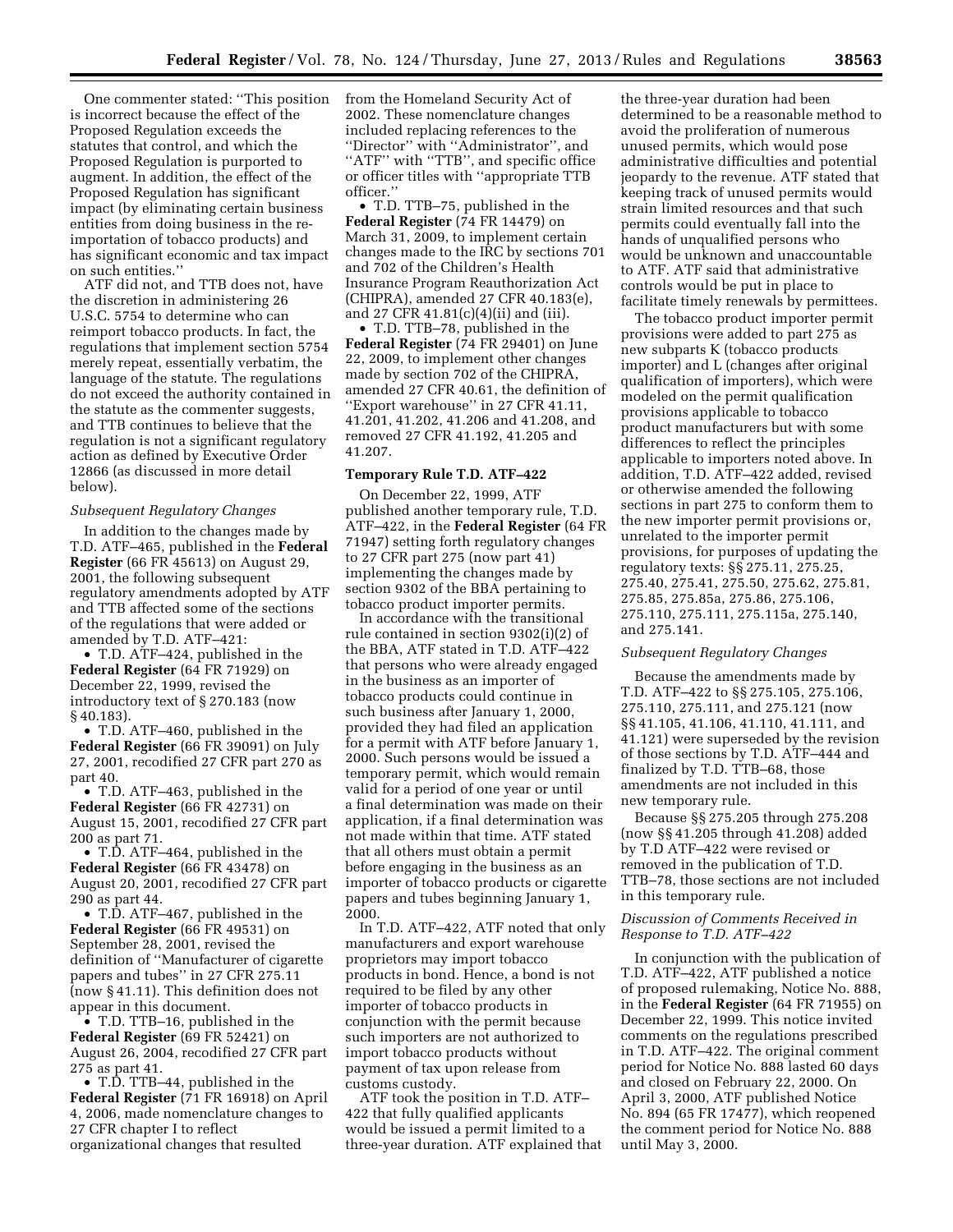After the publication of T.D. ATF– 422, ATF published two corrections and one amended correction to the temporary regulations published as T.D. ATF–422. The corrections were published as T.D. ATF–422a (65 FR 15058), T.D. ATF–422b (65 FR 45523), and T.D. ATF–422c (65 FR 63545). None of the changes contained in these correction documents affect this temporary rule.

During the comment period for Notice No. 888, ATF received comments from two different parties. The comments concerned recordkeeping and reporting requirements and the preparation and submission of one ATF form. These comments are summarized, and TTB's responses to them are set forth, below.

#### *Records and Reports*

One commenter noted that § 275.204 (now § 41.204), which sets forth the general requirement that tobacco product importers keep records and submit reports, also states that such records and reports are not required with respect to tobacco products while in customs custody. The commenter recommended that this regulation also exclude from reporting and recordkeeping tobacco products entered under a temporary importation bond (TIB). (TIBs involve entry of merchandise under Chapter 98 of the HTSUS, and under regulations administered by United States Customs and Border Protection, without payment of duty and tax; merchandise imported under a TIB must be re-exported or destroyed within one year after importation unless an extension of the one year period is granted.) In addition, the commenter asserted that the same section should exclude from the importer recordkeeping and reporting requirements tobacco products imported and delivered to export warehouses because recordkeeping and reporting requirements for those products are prescribed in 27 CFR part 290 (now 27 CFR part 44).

With regard to products under a TIB, TTB has viewed such products to be under constructive customs custody for purposes of § 41.204, that is, the statement in § 41.204, that records and reports will not be required under part 41 with respect to tobacco products while in customs custody, applies to such products covered by a TIB. TTB may review its importer reporting and recordkeeping requirements, and specifically the issue of products covered by a TIB, to ensure that adequate documentation on imported tobacco products is available and sufficient to ensure appropriate tax payment where applicable. The

provision in question may be subject to future notice and public comment but is not part of this rulemaking or accompanying notice.

With regard to products imported and delivered to export warehouses, the importer is not relieved of its responsibility to maintain records and submit reports covering products it has delivered to an export warehouse, even where the importer is also the export warehouse proprietor. The importer's records and reports must include all products that are shipped or consigned to the importer, under its importer permit. The export warehouse proprietor must maintain records and submit reports that cover all products on hand, received, removed, transferred, and lost or destroyed, under its export warehouse permit. In some cases, where an importer and export warehouse proprietor are the same person, the same commercial records may serve as records for both purposes but, for adequate protection of the revenue, the activities occurring under the authority of each permit must be fully reflected in the records and reports related to that permit.

The commenter also stated that ATF should require additional information about tobacco products on the reports prescribed in part 275 (now part 41). The commenter suggested that importers be required to maintain records and to submit reports that are as rigorous as those required for domestic manufacturers. For example, the commenter suggested that importers record the cigarette brand, the name of the manufacturer of the cigarettes and the manufacturing address, and whether the cigarettes are purchased directly or indirectly from the manufacturer.

As noted above, TTB may review the current recordkeeping and reporting requirements for importers of tobacco products to ensure the requirements are sufficient to protect the revenue. If TTB determines that more restrictive requirements are necessary, any proposed changes would be made available for public comment. TTB believes it is not appropriate to include more restrictive requirements in this document without prior notice and opportunity to comment. With regard to the specific records suggested by the commenter, we note that brand information is currently required of both domestic manufacturers and importers only with regard to recording the sale price (by brand) of large cigars. The other records suggested by the commenter must be carefully considered in the context of importation, particularly with regard to whether such records are necessary for

the collection of the Federal excise tax on imported products.

### *Notice of Release for Small Test Quantities*

The second commenter stated that it routinely imports small quantities of previously exported cigarettes for testing in the United States and that the requirement to prepare and submit form ATF F 2145 (now TTB F 5200.11), Notice of Release of Tobacco Products, Cigarette Papers, or Cigarette Tubes, in order to obtain the release of a few cartons of returned cigarettes is unwarranted and burdensome. The commenter stated that requiring the preparation and submission of this form in this situation ''forces the importer to incur administrative costs and expenses that are inconsistent with the value of the goods'' to be imported and ''unnecessarily adds to the importer's reporting burden.'' Furthermore, the commenter noted, ''securing the required certifications takes time and delays the release and testing of the goods.''

The commenter requested that ATF amend the temporary regulations to permit a domestic manufacturer to import up to six cartons of previously exported cigarettes for testing without having to prepare and submit ATF F 2145 (currently TTB F 5200.11). As an alternative, the commenter suggested that ATF allow manufacturers importing small quantities of test cigarettes to submit a ''blanket'' ATF F 2145 that would cover such imports for a calendar month or quarter.

As discussed above, the ICCA was enacted after the publication of T.D. ATF–422, and provided that tobacco products and cigarette papers and tubes manufactured in the United States and previously exported and returned may be released from customs custody without payment of tax only to the original manufacturer or to an export warehouse proprietor authorized to receive them by the original manufacturer. This statutory provision in effect significantly decreased the number of persons who could import previously exported tobacco products and cigarette papers and tubes. Further, since the original publication of this provision, TTB has worked with and continues to work with industry members on a case-by-case basis to facilitate such removals without risk to the revenue. For example, in some cases, based on case-specific circumstances and the compliance history of the importer, an importer may submit copies of TTB F 5200.11 and receive certification on those forms in anticipation of releasing tobacco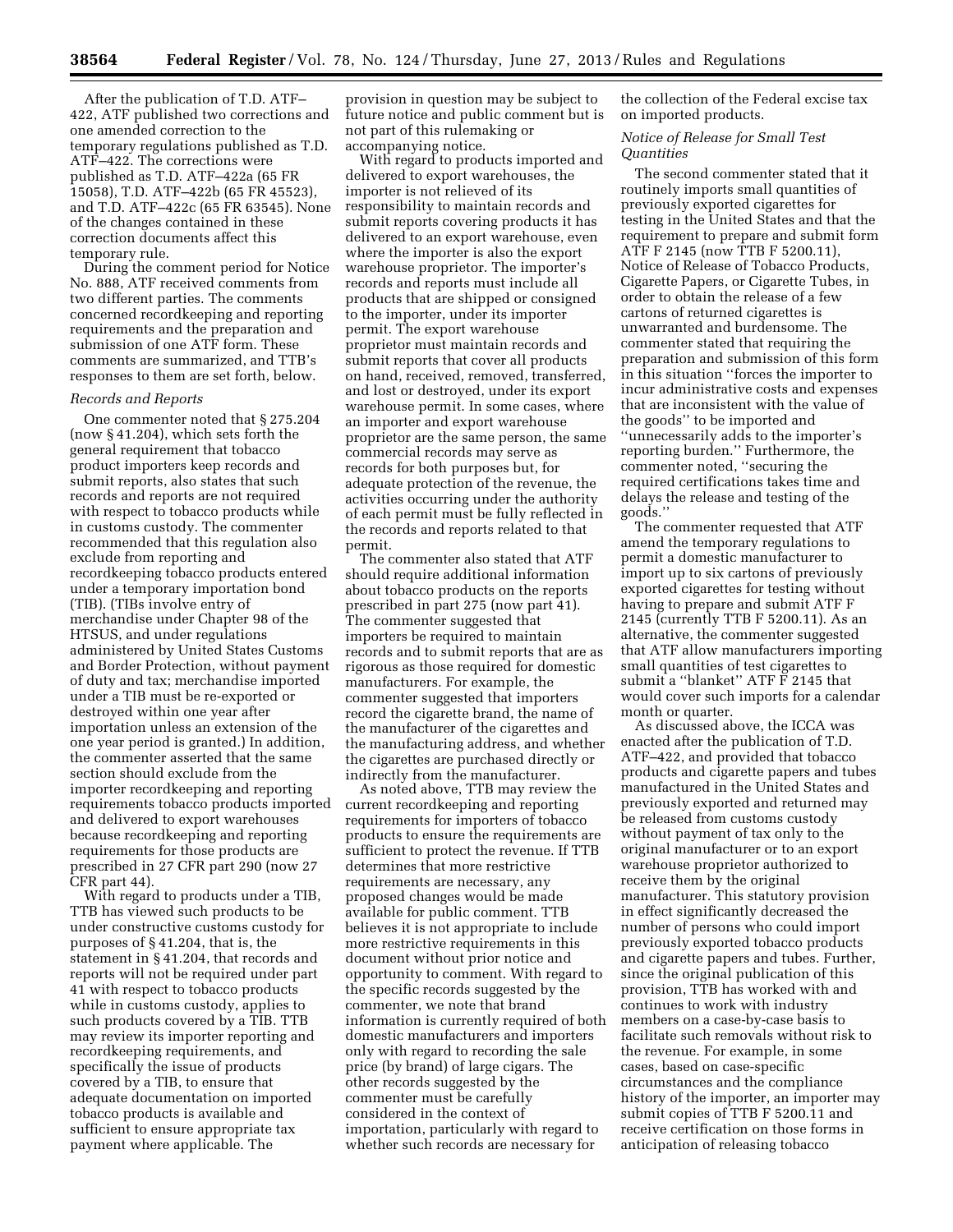products or cigarette papers or tubes from customs custody without payment of tax. TTB believes that such flexibility reduces the regulatory burden of this requirement. Accordingly, we are not changing the regulatory text in this temporary rule action to incorporate the commenter's suggestion.

# **Reissuance of T.D. ATF–421 and T.D. ATF–422 as a New Temporary Rule**

ATF did not take action to adopt, as a final rule, the T.D. ATF–421 and T.D. ATF–422 temporary regulations. TTB notes that the regulatory amendments adopted in T.D. ATF–421 and T.D. ATF–422 were significantly altered by the subsequent statutory and regulatory amendments discussed above. In view of this and the significant period of time that has elapsed since those two temporary rule documents were published, TTB believes that the best approach at this juncture is to publish one temporary rule that, in effect, reissues the regulatory texts adopted in T.D. ATF–421 and T.D. ATF–422 with changes to the texts to conform them to the later changes noted earlier in this document. In addition, in accordance with the requirements of 26 U.S.C. 7805(e)(1), TTB is publishing, in the proposed rules section of this issue of the **Federal Register**, a notice of proposed rulemaking inviting comments from the public on this new temporary rule.

# *Provisions of T.D. ATF–421 Reflected in This New Temporary Rule*

With the exceptions as stated above and outdated references to form numbers in part 44, this temporary rule includes the following regulatory provisions issued in T.D. ATF–421 (with appropriate section number changes to reflect the recodification of 27 CFR parts 200, 270, 275, and 290 as mentioned above).

• The record requirements of tobacco product manufacturers in § 40.183 paragraphs (a), (b), (c), (d), (f), (g), (h), and (i), which were revised by T.D. ATF–421 are being reissued;

• Section 40.213, which was added by T.D. ATF–421 to cover the repackaging of tobacco products labeled for export when they are destined to be sold in the U.S. market, is being reissued in this temporary rule;

• Section 40.233 was amended by T.D. ATF–421 and is reissued in this temporary rule to require that all required marks, labels, or notices appear on tobacco products shipped under bond to a tobacco manufacturer or an export warehouse;

• Section 41.1 was revised by T.D ATF–421 and is reissued in this

temporary rule to outline the scope of the part;

• In § 41.11, T.D. ATF–421 added, and this temporary rule is reissuing the definition for the term ''Export warehouse proprietor'' and similarly is reissuing, with some minor wording changes, the definitions for the terms ''Export warehouse'' and ''Relanding'';

• In § 44.11, T.D. ATF–421 added, and this temporary rule is revising and reissuing a definition of ''Zone restricted status'';

• Sections 44.61 and 44.181 were revised by T.D. ATF–421 and are reissued, with a revision to § 44.61, in this temporary rule to require that all products bear the required marks, labels, or notices before removal or transfer;

• The fifth sentence in §44.62 regarding the restriction on deliveries of products to vessels and aircraft as supplies was revised by T.D. ATF–421 and is revised and reissued in this temporary rule; and

• Section 44.142, requiring export warehouse records to include several new items of information, was revised in T.D. ATF–421 and is revised and reissued in this new temporary rule.

# *Provisions of T.D. ATF–422 Reflected in This New Temporary Rule*

• With the above-stated exceptions and with the exception of 27 CFR 41.39, which was removed by T.D. ATF–422 and later reissued, this temporary rule includes the following regulatory provisions issued in T.D. ATF–422 (with appropriate section number changes to reflect the recodification of 27 CFR part 275 as mentioned above). This temporary rule also reaffirms the removal of certain sections that were removed by T.D. ATF–422 (§§ 41.101(d) and (e), 41.107, 41.108, 41.117, 41.118, and 41.135 through 41.138). In § 41.11, the definitions for the terms ''Customs officer,'' ''Records'', ''Removal or remove'', and ''Port Director of Customs'' are being revised and reissued;

• Section 41.85 was revised and is being further revised and reissued to, among other things, to clarify that its application is limited to tobacco products and cigarette papers and tubes that are not put up in packages and to remove the reference to importations prior to December 16, 1986;

• Sections 41.11, 41.25, 41.40, 41.41, 41.50, 41.62, 41.81, 41.85, 41.85a, 41.86, 41.106, 41.110, 41.111, 41.115a, 41.140, and 41.141 were revised and are being reissued with clarifying, editorial, procedural, and technical amendments;

• In subpart K, §§ 41.190, 41.191, 41.193, 41.194, 41.195, 41.196, 41.197, 41.199, 41.200, 41.201, 41.202, 41.203, and 41.204, were added. These provisions concern application, issuance, duration, renewal, and retention requirements that apply to tobacco product importer permits. These sections are being reissued with clarifying, editorial, procedural, and technical changes, including changes to 41.201 and 41.202 to extend the duration of importer permits, as described below; and

• In subpart L, §§ 41.220 through 41.228 were revised. These sections prescribe procedures for amending a tobacco product importer permit or providing notice when changes occur to the name, ownership and control, or location or address of a permittee. These sections are being reissued with editorial changes to enhance readability of the texts.

# **Extension of the Duration of New Importer Permits**

As noted above, the regulations promulgated under T.D. ATF–422 provided for the expiration of a tobacco products importer permit three years from the date of issuance. An importer could, within 30 days of the expiration date, apply for its renewal of the permit. The reason for a limited-duration permit was to ensure that permits were issued to, and remained in the hands of, persons actively engaged in the importation of tobacco products under that permit. TTB has now reconsidered the three-year permit duration, particularly with a view to reducing the burden on industry members and more efficiently allocating agency resources, and has determined that the purposes of the limited-duration permit could still be met if the permit duration was changed from three years to five years.

Accordingly, this temporary rule amends §§ 41.201 and 41.202 to provide that permits issued on or after the effective date of this temporary rule will be valid for a period of five years from the date of issuance. So long as a timely application for renewal is filed (that is, within 30 days prior to the expiration date), the permit will continue in effect until TTB has taken final action on the application for renewal. Consistent with the minimum manufacturing and activity requirements of the operations regulations for tobacco products and processed tobacco, permit renewal would not be available to a person who did not import tobacco products under the permit within the one-year period immediately prior to the application to renew.

These temporary regulations also address permits that pre-date the effective date of this document. A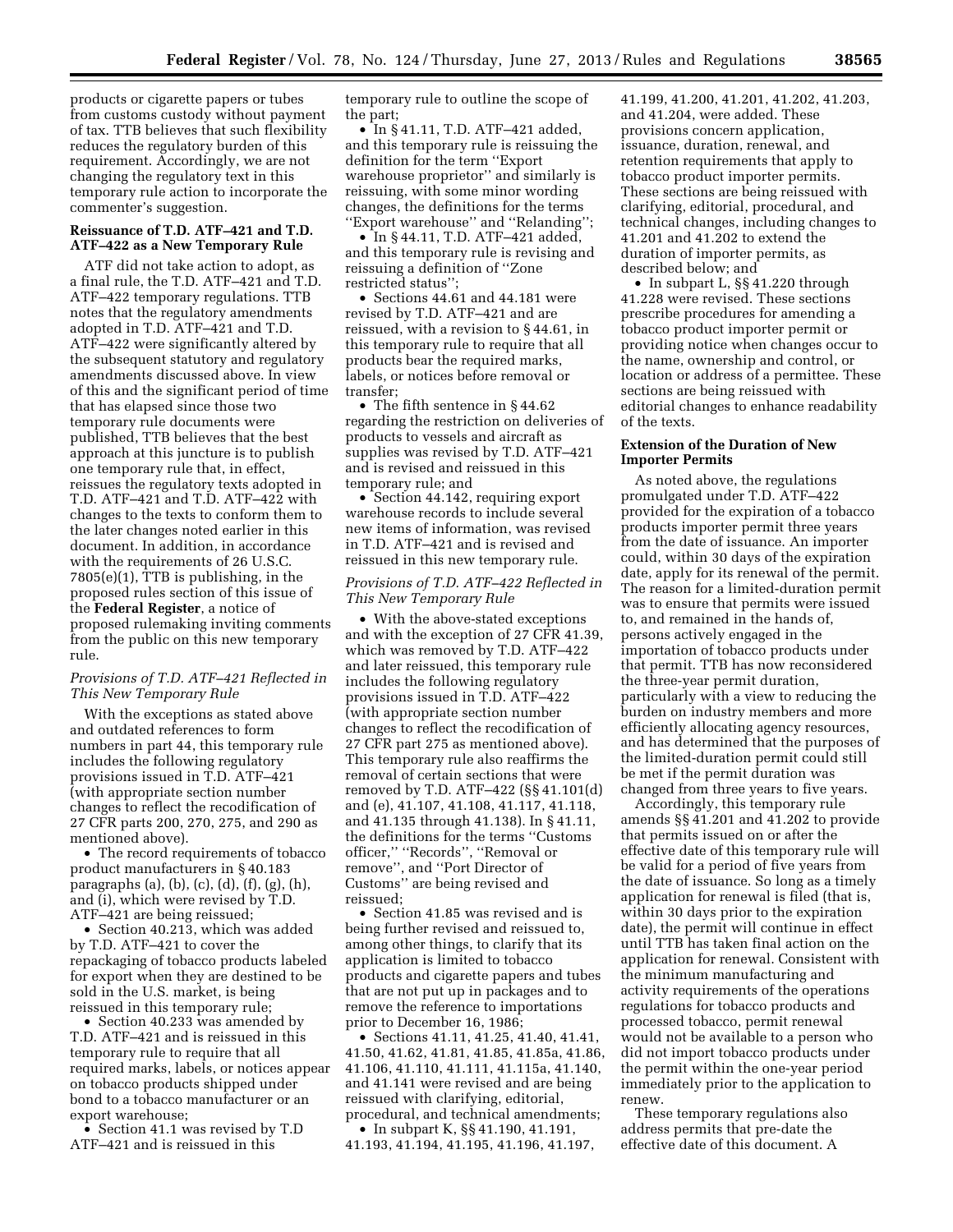person who is operating as an importer of tobacco products, who holds such a permit, and who wishes to continue in business must apply for and receive a new five-year permit. The application must be submitted to TTB within 150 days after the effective date of this temporary rule, or 30 days prior to the expiration date shown on the permit form, whichever is later. If a person timely files an application but that application is not complete (that is, the applicant has not submitted information or documentation sufficient for TTB to take action on the permit), and if the applicant has not provided the missing information within one year of a written request for it or within any shorter time period specified in the written request, the permit application will be deemed abandoned and the applicant will be notified in writing that no permit will be issued in response to the incomplete application. Provided that a timely application is filed, the person may continue operations until TTB takes final action on the application.

Any person that is operating under a permit that pre-dates the effective date of this temporary rule, and that has applied for a renewal of the permit but whose application for renewal is still pending on the effective date of this temporary rule, must reapply for a permit within 150 days after the effective date of the temporary rule. TTB will work with such applicants to obtain any supplementary documentation and information needed to complete the application for a new permit. These changes will, among other things, enable TTB to purge its record of inactive permits and ensure TTB has complete, accurate, and up-to-date information on entities that hold fiveyear permits.

Any application for an original permit (rather than for a renewal of an existing permit) that was received prior to the effective date of this temporary rule and that is still pending on the effective date of this rule will be processed as though it were filed on or after the effective date of this temporary rule, that is, as an application for a five-year permit. The changes contained in this rulemaking do not impose any new documentation or information requirements on those applying for an original permit.

For the same reasons noted above, TTB intends to also extend the duration of the permits it issues to importers of processed tobacco. TTB notes that a number of importers of tobacco products have amended their permits to provide for the importation of processed tobacco and, because the permits are often connected in this way, TTB believes that it would be

administratively preferable to amend at the same time the regulations applicable to importers of processed tobacco at 27 CFR 41.240, 41.241, and 41.242 which provide for the issuance, duration, and renewal of permits for the importation of processed tobacco. These amendments mirror the new texts of §§ 41.200, 41.201, and 41.202. The same considerations described above that apply to a pending application for permit renewal or to a pending application for an original permit apply equally to importers of processed tobacco.

# **Clarification of the Term ''Sale Price'' in Reference to Large Cigars**

The regulatory amendments contained in T.D. TTB–78, referred to above, included an amendment to the definition of ''Sale price'' in 27 CFR 41.11. This amendment, which involved the addition of the words ''United States'' before the word ''manufacturer,'' was merely intended to reflect the longstanding agency position regarding what sale transaction is the basis for the determination of tax on the large cigars. However, TTB inadvertently failed to make a corresponding change to the reference to ''sale price'' in the operative regulation, 27 CFR 41.39. This temporary rule makes this technical correction and also adds a new sentence at the end of § 41.39 to direct the reader to 27 CFR 41.40 for circumstances in which a domestic manufacturer would be liable for the tax on imported tobacco products.

# **Amendment to the Definition of ''Manufacturer of Tobacco Products''**

On July 6, 2012, the President signed into law the Moving Ahead for Progress in the 21st Century Act (''MAP–21''), Public Law 112–141. Section 100122 of MAP–21 amended the definition of ''Manufacturer of tobacco products'' at 26 U.S.C. 5702(d) to include any person who for commercial purposes makes available for consumer use (including the consumer's personal consumption or use) a machine capable of making tobacco products. The definition as amended also states that a person making such a machine available for consumer use shall be deemed the person making the removal, as that term is defined by 26 U.S.C. 5702(j), with respect to any tobacco products manufactured by such machine.

The definition as amended further states that a person who sells a machine directly to a consumer at retail for a consumer's personal home use is not making a machine available for commercial purposes if such machine is not used at a retail premises and is

designed to produce tobacco products only in personal use quantities. This temporary rule amends the definition of ''Manufacturer of tobacco products'' where it appears in the ''Meaning of terms'' sections at §§ 40.11, 41.11, and 44.11 to reflect this statutory change.

#### **Public Participation**

To submit comments on the temporary regulations contained in this document, please refer to the related notice of proposed rulemaking (Notice No. 137) published in the Proposed Rules section of this issue of the **Federal Register**.

# **Regulatory Flexibility Act**

Pursuant to the requirements of the Regulatory Flexibility Act (5 U.S.C. chapter 6), we certify that these regulations will not have a significant economic impact on a substantial number of small entities. Any effects of this rulemaking on small businesses flow directly from the underlying statutes. Accordingly, a regulatory flexibility analysis is not required. The temporary regulations also reduce the administrative burden on importers of tobacco products and processed tobacco by requiring that they renew their permits only every five years rather than every three years. Pursuant to 26 U.S.C. 7805(f), TTB will submit the temporary regulations to the Chief Counsel for Advocacy of the Small Business Administration for comment on the impact of the temporary regulations on small businesses.

### **Executive Order 12866**

This is not a significant regulatory action as defined in E.O. 12866. Therefore, it requires no regulatory assessment.

#### **Paperwork Reduction Act**

The collections of information in the regulations contained in this reissued temporary rule have been previously reviewed and approved by Office of Management and Budget (OMB) in accordance with the Paperwork Reduction Act of 1995 (44 U.S.C. 3504(h)) and assigned control numbers 1513–0068, 1513–0070, 1513–0078, 1513–0106, and 1513–0107. An agency may not conduct or sponsor, and a person is not required to respond to, a collection of information unless it displays a valid control number assigned by OMB. There is no new collection of information imposed by this temporary rule.

Comments concerning suggestions for reducing the burden of the collections of information should be directed to Mary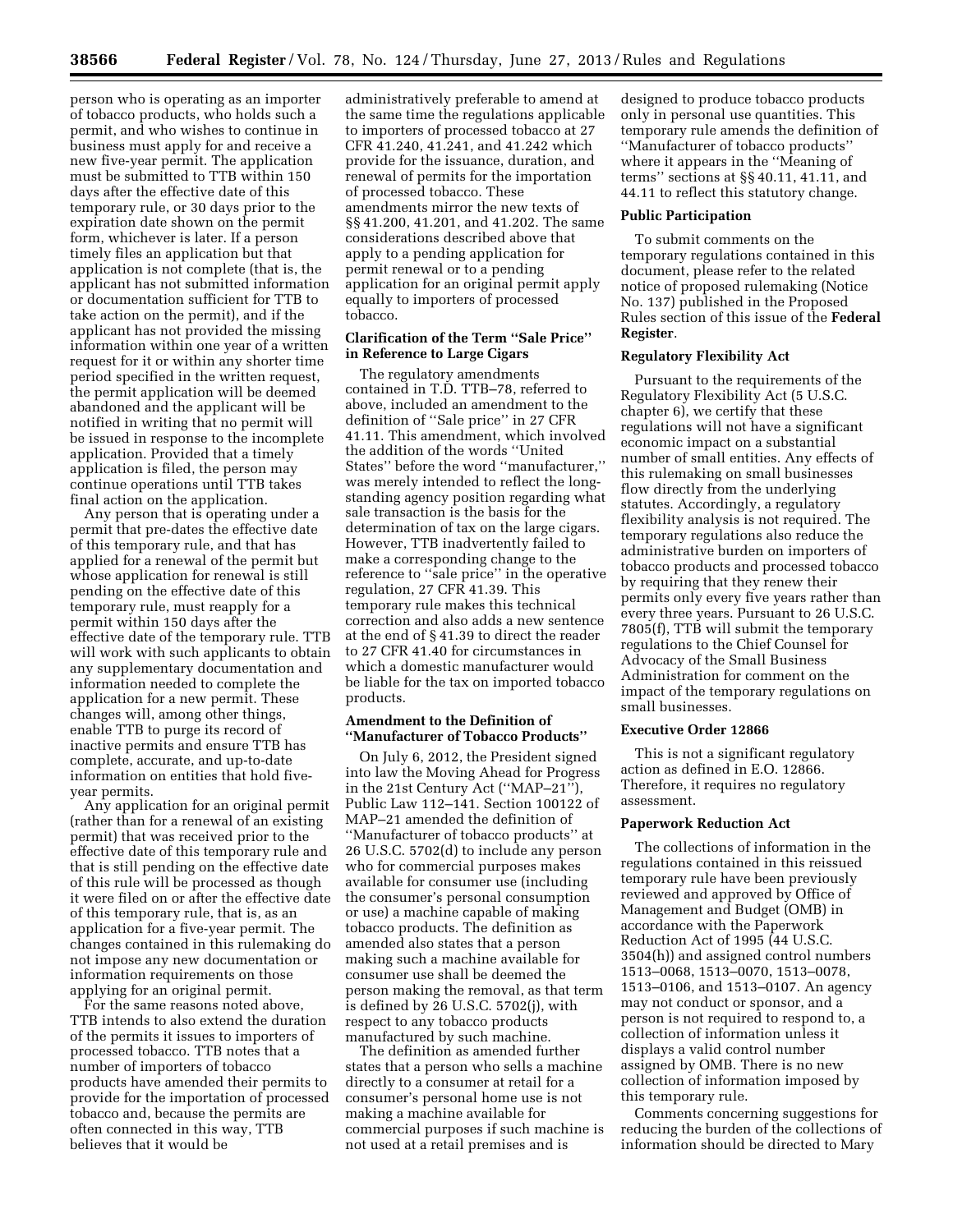A. Wood, Alcohol and Tobacco Tax and Trade Bureau, at any of these addresses: • P.O. Box 14412, Washington, DC

20044–4412;

• 202–453–2686 (facsimile); or • *[formcomments@ttb.gov](mailto:formcomments@ttb.gov)* (email).

# **Inapplicability of Prior Notice and Comment**

TTB is issuing this temporary final rule without prior notice and comment pursuant to authority under section 4(a) of the Administrative Procedure Act (5 U.S.C. 553(b)). This provision authorizes an agency to issue a rule without prior notice and comment when the agency for good cause finds that those procedures are ''impracticable, unnecessary, or contrary to the public interest.'' We believe prior notice and comment is unnecessary because we expect the affected industry members will benefit from an extension of the permit duration which will reduce the industry members' ongoing regulatory burdens. In addition, TTB believes that good cause exists to provide the industry with this temporary rule because, in addition to the extension of the duration of the permit, the temporary rule incorporates statutory amendments that are already in effect. TTB is soliciting public comment on the regulatory provisions contained in this temporary rule in a concurrently issued notice of proposed rulemaking.

### **Drafting Information**

Kara T. Fontaine and other Regulations and Rulings Division staff, Alcohol and Tobacco Tax and Trade Bureau, drafted this document.

### **List of Subjects**

#### *27 CFR Part 40*

Cigars and cigarettes, Claims, Electronic funds transfers, Excise taxes, Imports, Labeling, Packaging and containers, Reporting and recordkeeping requirements, Surety bonds, Tobacco.

### *27 CFR Part 41*

Cigars and cigarettes, Claims, Customs duties and inspection, Electronic fund transfers, Excise taxes, Imports, Labeling, Packaging and containers, Puerto Rico, Reporting and recordkeeping requirements, Surety bonds, Tobacco, Virgin Islands, Warehouses.

### *27 CFR Part 44*

Aircraft, Armed forces, Cigars and cigarettes, Claims, Customs duties and inspection, Excise taxes, Exports, Foreign trade zones, Labeling, Packaging and containers, Reporting and recordkeeping requirements, Surety bonds, Tobacco, Vessels, Warehouses.

#### **Amendments to the Regulations**

Accordingly, for the reasons set forth in the preamble, 27 CFR parts 40, 41, and 44 are amended as set forth below.

# **PART 40—MANUFACTURE OF TOBACCO PRODUCTS, CIGARETTE PAPERS AND TUBES, AND PROCESSED TOBACCO**

■ 1. The authority citation for part 40 continues to read as follows:

**Authority:** 26 U.S.C. 448, 5701–5705, 5711–5713, 5721–5723, 5731–5734, 5741, 5751, 5753, 5761–5763, 6061, 6065, 6109, 6151, 6301, 6302, 6311, 6313, 6402, 6404, 6423, 6676, 6806, 7011, 7212, 7325, 7342, 7502, 7503, 7606, 7805; 31 U.S.C. 9301, 9303, 9304, 9306.

■ 2. In §40.11, the definition of ''Manufacturer of tobacco products'' is revised to read as follows:

#### **§ 40.11 Meaning of terms.**

\* \* \* \* \* *Manufacturer of tobacco products.* (1) Any person who manufactures cigars, cigarettes, smokeless tobacco, pipe tobacco, or roll-your-own tobacco, other than:

(i) A person who produces tobacco products solely for that person's own consumption or use; or

(ii) A proprietor of a customs bonded manufacturing warehouse with respect to the operation of such warehouse.

(2) The term ''Manufacturer of tobacco products'' includes any person who for commercial purposes makes available for consumer use (including such consumer's personal consumption or use under paragraph (1)(i) of this definition) a machine capable of making cigarettes, cigars, or other tobacco products. A person making such a machine available for consumer use shall be deemed the person making the removal with respect to any tobacco products manufactured by such machine. A person who sells a machine directly to a consumer at retail for a consumer's personal home use is not making a machine available for commercial purposes if such machine is not used at a retail premises and is designed to produce tobacco products only in personal use quantities.

\* \* \* \* \* ■ 3. In §40.183, the introductory text and paragraphs (a) through (d) and (f) through (i) and the Office of Management and Budget control number referenced at the end of the section, are revised to read as follows:

#### **§ 40.183 Record of tobacco products.**

The record of a manufacturer of tobacco products must show the date and total quantities of all tobacco products by kind (small cigars; large cigars; small cigarettes; large cigarettes; chewing tobacco; snuff; pipe tobacco; roll-your-own tobacco) that are:

- (a) Manufactured;
- (b) Received in bond by—
- (1) Transfer from other factories,
- (2) Release from customs custody,
- (3) Transfer from export warehouses, and
- (4) Transfer from foreign trade zones;
- (c) Received by return to bond;
- (d) Disclosed as an overage by
- inventory;
- \* \* \* \* \*
	- (f) Removed, in bond, for—
- (1) Export,
- (2) Transfer to export warehouses,
- (3) Transfer to other factories,
- (4) Transfer to foreign trade zones,
- (5) Use of the United States, and
- (6) Experimental purposes off factory premises;
- (g) Otherwise disposed of, without determination of tax, by—
- (1) Consumption by employees on factory premises,
- (2) Consumption by employees off factory premises, together with the number of employees to whom furnished,
- (3) Use for experimental purposes on factory premises,
	- (4) Loss,
	- (5) Destruction, and
	- (6) Reduction to materials;
- (h) Disclosed as a shortage by inventory; and
- (i) On which the tax has been
- determined and which are—
	- (1) Received, and
	- (2) Disposed of.

(Approved by the Office of Management and Budget under control number 1513– 0068.)

■ 4. Section 40.213 is revised to read as follows:

#### **§ 40.213 Tobacco products labeled for export.**

Tobacco products labeled for export are ineligible for removal from the factory for distribution into the U.S. domestic market. Tobacco products labeled for export may not be sold, transferred, or delivered into the U.S. domestic market by a manufacturer of tobacco products unless the manufacturer repackages the tobacco product by removing it from its original package bearing the export marks and placing it into a new package. The new package, mark, and notice must conform to the requirements of this subpart.

 $\blacksquare$  5. In § 40.233, the last sentence is revised to read as follows: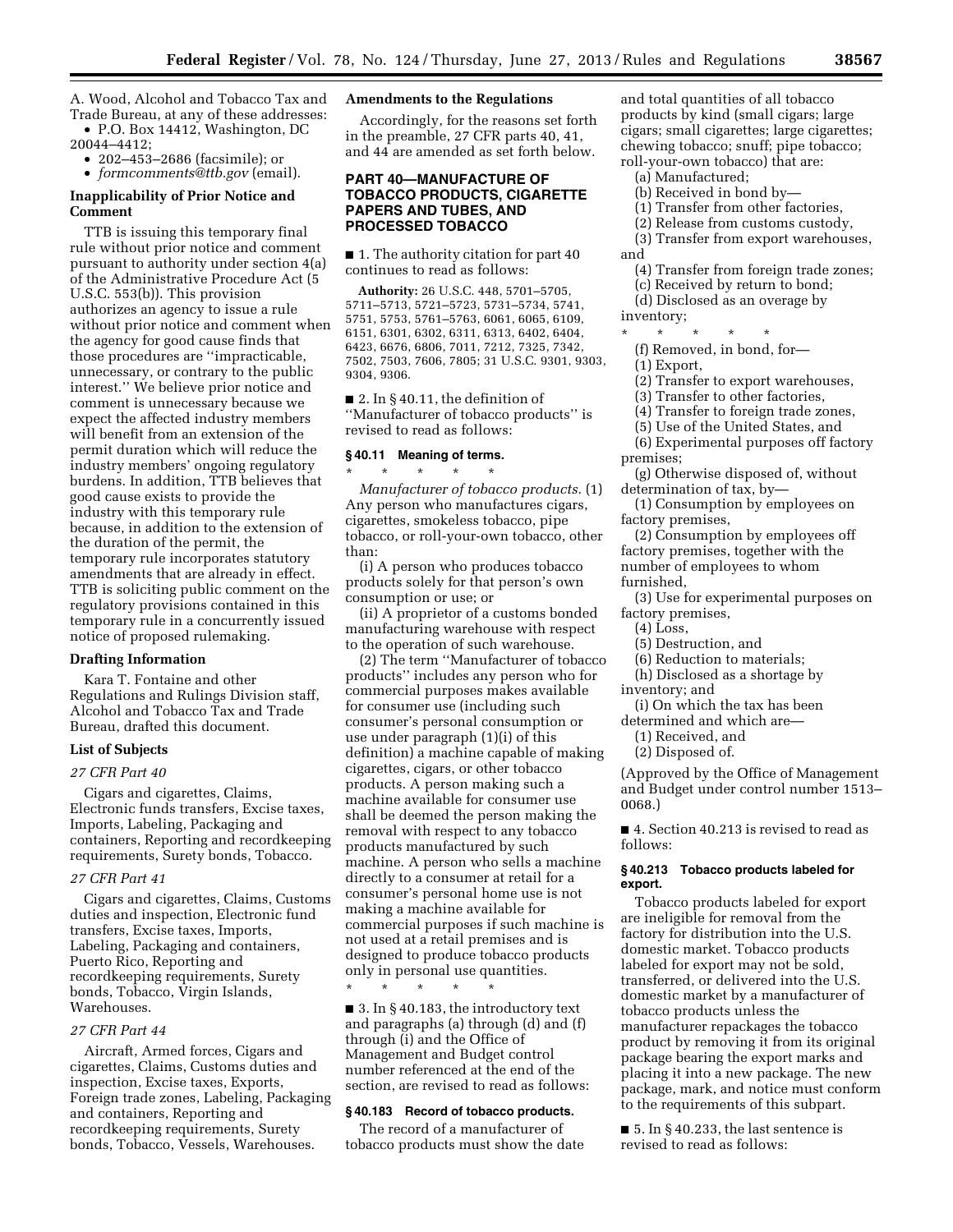# **§ 40.233 Transfer in bond.**

\* \* \* However, tobacco products are eligible for transfer in bond to a manufacturer of tobacco products or to an export warehouse only if they bear the required marks, labels, and notices.

# **PART 41—IMPORTATION OF TOBACCO PRODUCTS, CIGARETTE PAPERS AND TUBES, AND PROCESSED TOBACCO**

■ 6. The authority citation for part 41 continues to read as follows:

**Authority:** 26 U.S.C. 5701–5705, 5708, 5712, 5713, 5721–5723, 5741, 5754, 5761– 5763, 6301, 6302, 6313, 6402, 6404, 7101, 7212, 7342, 7606, 7651, 7652, 7805; 31 U.S.C. 9301, 9303, 9304, 9306.

■ 7. Section 41.1 is revised to read as follows.

#### **§ 41.1 Importation of tobacco products, cigarette papers and tubes, and processed tobacco.**

This part contains regulations relating to tobacco products, cigarette papers and tubes, and processed tobacco imported into the United States from a foreign country or brought into the United States from Puerto Rico, the Virgin Islands, or a possession of the United States.

■ 8. In § 41.11, the definitions of ''Customs officer'', ''Export warehouse'', ''Export warehouse proprietor'', ''Manufacturer of tobacco products'', ''Port Director of Customs'', ''Records'', ''Relanding'', and ''Removal or remove'' are revised to read as follows:

#### **§ 41.11 Meaning of terms.**  \* \* \* \* \*

*Customs officer.* An officer of U.S. Customs and Border Protection or any agent or other person authorized by law or designated by the Secretary of the Treasury or the Secretary of Homeland Security to perform the duties of an officer of U.S. Customs and Border Protection.

\* \* \* \* \*

*Export warehouse.* A bonded internal revenue warehouse for the storage of tobacco products and cigarette papers and tubes, upon which the internal revenue tax has not been paid or for the storage of processed tobacco, for subsequent shipment to a foreign country, Puerto Rico, the Virgin Islands, or a possession of the United States, or for consumption beyond the jurisdiction of the internal revenue laws of the United States.

*Export warehouse proprietor.* Any person who operates an export warehouse.

\* \* \* \* \*

*Manufacturer of tobacco products.* (1) Any person who manufactures cigars, cigarettes, smokeless tobacco, pipe tobacco, or roll-your-own tobacco, other than:

(i) A person who produces tobacco products solely for that person's own consumption or use; or

(ii) A proprietor of a customs bonded manufacturing warehouse with respect to the operation of such warehouse.

(2) The term ''Manufacturer of tobacco products'' includes any person who for commercial purposes makes available for consumer use (including such consumer's personal consumption or use under paragraph (1)(i) of this definition) a machine capable of making cigarettes, cigars, or other tobacco products. A person making such a machine available for consumer use shall be deemed the person making the removal with respect to any tobacco products manufactured by such machine. A person who sells a machine directly to a consumer at retail for a consumer's personal home use is not making a machine available for commercial purposes if such machine is not used at a retail premises and is designed to produce tobacco products only in personal use quantities. \* \* \* \* \*

*Port Director of Customs.* The director of any port or port of entry as defined in 19 CFR 101.1. A list of customs service ports and ports of entry is set forth in 19 CFR 101.3.

*Records.* The accounts, books, correspondence, declarations, papers, statements, technical data, electronic media and the computer programs necessary to retrieve the stored information in a usable form, and other documents that:

\* \* \* \* \*

(1) Pertain to any importation of tobacco products, cigarette papers or tubes, or processed tobacco, to the information contained in the documents required by law or regulation under the Tariff Act of 1930, as amended, in connection with the importation or shipment of merchandise into the United States from Puerto Rico; and

(2) Are of the type normally kept in the ordinary course of business; and

(3) Are sufficiently detailed to:

(i) Establish the right to make the importation or shipment into the United States from Puerto Rico;

(ii) Establish the correctness of any importation or shipment into the United States from Puerto Rico;

(iii) Determine the liability of any person for duties and taxes due, or which may be due, to the United States;

(iv) Determine the liability of any person for fines, penalties, and forfeitures; and

(v) Determine whether the person has complied with the laws and regulations administered by TTB and U.S. Customs and Border Protection (CBP) and with any other documents required under laws or regulations administered by TTB and CBP.

*Relanding.* When used with reference to tobacco products and cigarette papers and tubes, the term ''relanding'' means importing, bringing, or returning into the jurisdiction of the United States any tobacco products or cigarette papers or tubes that were manufactured in the United States, labeled or shipped for export (including to Puerto Rico) as prescribed in this chapter, and previously exported from the United States.

*Removal or remove.* When used with reference to tobacco products or cigarette papers or tubes or any processed tobacco, the term ''removal'' or ''removed'' means removal from the factory, release from internal revenue bond under 26 U.S.C. 5704, release from customs custody (including conditional release as defined in 19 CFR 141.0a(i)), and also includes the smuggling or other unlawful importation of such articles into the United States.

■ 9. In §41.25 the fourth sentence is revised to read as follows:

\* \* \* \* \*

#### **§ 41.25 Disposal of forfeited, condemned, and abandoned tobacco products and cigarette papers and tubes.**

\* \* \* Except when the tax is to be paid to the Port Director of Customs or other authorized customs officer in accordance with customs regulations (19 CFR part 127) on sales of articles by customs officers, the payment of tax on those articles must be evidenced by presentation, to the officer having custody of the articles, of a receipt from the appropriate TTB officer showing such payment. \* \* \*

■ 10. In § 41.39, the first sentence is amended by adding the words ''United States'' before the word ''manufacturer'', and a sentence is added at the end to read as follows:

#### **§ 41.39 Determination of sale price of large cigars.**

\* \* \* See § 41.40 of this chapter regarding liability for tax on large cigars, not put up in packages, released from customs custody without payment of tax for delivery to a domestic manufacturer of tobacco products.

■ 11. Section 41.40 is revised to read as follows: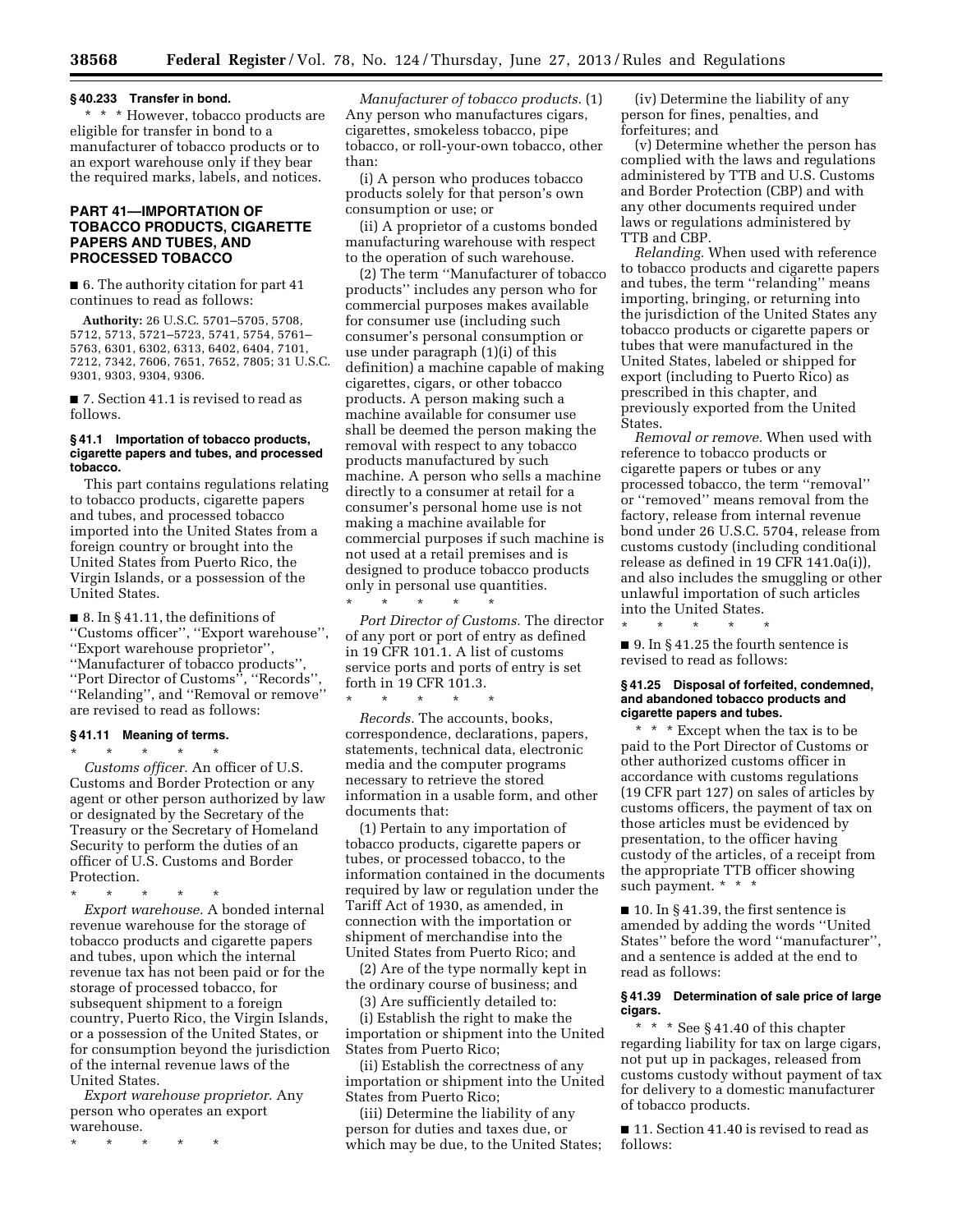#### **§ 41.40 Persons liable for tax.**

The importer of tobacco products or cigarette papers and tubes is liable for the internal revenue taxes imposed thereon by 26 U.S.C. 5701 or 7652, except when tobacco products or cigarette papers or tubes imported or brought into the United States (other than those previously exported and returned) are released from customs custody, without payment of tax as provided under 26 U.S.C. 5704(c). Under section 5704(c), tobacco products and cigarette papers and tubes, imported or brought into the United States, may be released from customs custody, without payment of tax, for delivery to the proprietor of an export warehouse, or to a manufacturer of tobacco products or cigarette papers and tubes if such articles are not put up in packages. Under these circumstances the transferee will become liable for the internal revenue tax on these articles upon release from customs custody, and the importer will thereupon be relieved from the liability for the tax. However, if the transferee is also the importer, the importer will not be relieved from the liability for the tax.

■ 12. Section 41.41 is revised to read as follows:

### **§ 41.41 Determination and payment of tax.**

Tobacco products and cigarette papers and tubes imported or brought into the United States, on which internal revenue taxes are due and payable, are not eligible for release from customs custody until those taxes have been determined.

 $\blacksquare$  13. In § 41.50, the last two sentences are revised to read as follows:

#### **§ 41.50 Exemptions.**

\* \* \* These exemptions include, but are not limited to, certain importations in passengers' baggage, for use of crew members, and by foreign officials. Persons importing tobacco products and cigarette papers and tubes as described in this section are not required to obtain a permit.

■ 14. Section 41.62 is revised to read as follows:

#### **§ 41.62 Customs collection of internal revenue taxes on tobacco products and cigarette papers and tubes imported or brought into the United States.**

Internal revenue taxes on tobacco products and cigarette papers and tubes imported or brought into the United States, which are to be paid to the Port Director of Customs or other authorized customs officer, in accordance with this part, must be collected, accounted for, and deposited as internal revenue

collections by the Port Director of Customs in accordance with customs procedures and regulations.

 $\blacksquare$  15. In § 41.81, paragraphs (a), (b), and (c) introductory text are revised to read as follows:

# **§ 41.81 Taxpayment.**

(a) *General.* This section applies to tobacco products and cigarette papers and tubes upon which internal revenue tax is payable and which are imported into the United States from a foreign country or are brought into the United States from Puerto Rico, the Virgin Islands, or a possession of the United States. For provisions relating to restrictions on the importation of previously exported tobacco products and cigarette papers and tubes, see § 41.82.

(b) *Method of payment.* Except for articles imported or brought into the United States as provided in §§ 41.85 and 41.85a, the internal revenue tax must be determined before the tobacco products, cigarette papers, or cigarette tubes are removed from customs custody. The tax must be paid on the basis of a return on the customs form or by authorized electronic transmission by which the tobacco products, cigarette papers, or cigarette tubes are duty- and tax-paid to customs.

(c) *Required information.* When tobacco products or cigarette papers or tubes enter the United States for consumption, or when they are released from customs custody for consumption, the importer must include the Federal excise tax information specified in paragraphs (c)(1) through (7) of this section on the customs form or on the authorized electronic transmission if the form or electronic transmission allows for the reporting of such information. Whether or not the specified information appears on the form or electronic transmission filed with customs, that information, together with a copy of the customs form or the electronic transmission, must be retained and made available for inspection by the appropriate TTB officer.

\* \* \* \* \* ■ 16. Section 41.85 is revised to read as follows:

#### **§ 41.85 Release from customs custody of imported tobacco products or cigarette papers or tubes.**

(a) *General.* This section applies only to tobacco products and cigarette papers and tubes that are not put up into packages in which they will be sold to consumers. Subject to the requirements of § 41.86, the Port Director of Customs

or authorized customs officer may release the following articles from customs custody without payment of internal revenue tax under the internal revenue bond of the manufacturer or export warehouse proprietor to whom the articles are released:

(1) Tobacco products manufactured in a foreign country, the Virgin Islands, or a possession of the United States, for transfer to the bonded premises of a manufacturer of tobacco products or to the bonded premises of an export warehouse proprietor; and

(2) Cigarette papers and tubes manufactured in a foreign country, the Virgin Islands, or a possession of the United States, for transfer to the factory of manufacturer of cigarette papers and tubes, to an export warehouse proprietor, or to a manufacturer of tobacco products solely for use in the manufacture of cigarettes.

(b) *Products from the Virgin Islands.*  In addition to the documentation required by § 41.86, in the case of products exported from the Virgin Islands the manufacturer also must file an extension of coverage of the internal revenue bond on TTB F 5000.18, and receive a notice of approval from the appropriate TTB officer, in order to obtain release under paragraph (a)(1) of this section. The extension of coverage must be executed by the principal and the surety and must be in the following form:

''Whereas the purpose of this extension is to bind the obligors for the purpose of the tax imposed by 26 U.S.C. 7652(b), on tobacco products and cigarette papers and tubes exported from the Virgin Islands and removed from customs custody in the United States without payment of internal revenue tax, for delivery to the principal on said bond.''

''Now, therefore, the said bond is further specifically conditioned that the principal named therein must pay all taxes imposed by 26 U.S.C. 7652(b) plus penalties, if any, and interest, for which he may become liable with respect to these products exported from the Virgin Islands and removed from customs custody in the United States without payment of internal revenue tax thereon, and must comply with all provisions of law and regulations with respect thereto.''

(c) *Receipt by manufacturer.* Articles received into the factory of a manufacturer under this section are subject to the requirements of part 40 of this chapter.

■ 17. Section 41.85a is revised to read as follows:

### **§ 41.85a Release from customs custody of returned articles.**

(a) Domestically manufactured tobacco products (classifiable under item 9801.00.80 of the Harmonized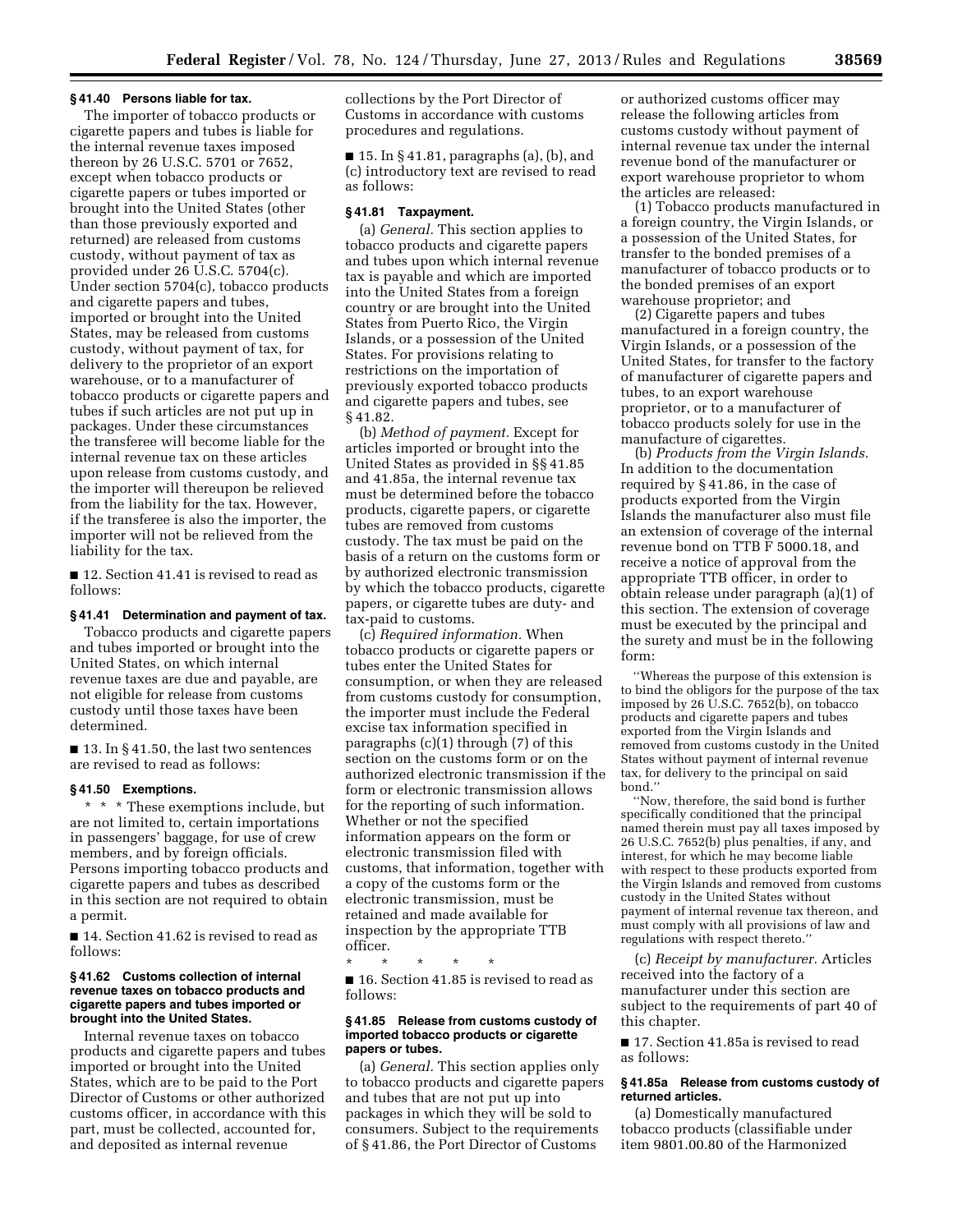Tariff Schedule of the United States, 19 U.S.C. 1202) exported from and returned to the United States without change to the product or the shipping container may be released from customs custody in the United States, under the bond of the original manufacturer or of the export warehouse proprietor who has been authorized by the original manufacturer (see § 41.82), without payment of that part of the duty attributable to internal revenue tax, for delivery to the bonded premises of the original tobacco products manufacturer or to the bonded premises of the export warehouse proprietor.

(b) Domestically manufactured cigarette papers and tubes (classifiable under item 9801.00.80 of the Harmonized Tariff Schedule of the United States, 19 U.S.C. 1202) exported from and returned to the United States without change to the product or the shipping container may be released from customs custody in the United States, without payment of that part of the duty attributable to internal revenue tax, for delivery to the bonded premises of the original manufacturer of the cigarette papers and tubes or an export warehouse proprietor authorized by the original manufacturer to receive such products.

(c) Releases under this section must be in accordance with the procedures set forth in § 41.86. Once released, the tobacco products and cigarette papers and tubes are subject to the tax and other provisions of 26 U.S.C. chapter 52 and, as applicable, to the regulations in part 40 of this chapter as if they had not been exported or otherwise removed from internal revenue bond.

■ 18. Section 41.86 is revised to read as follows:

#### **§ 41.86 Procedure for release.**

(a) Every manufacturer of tobacco products or cigarette papers and tubes and every export warehouse proprietor who desires to obtain the release of tobacco products or cigarette papers and tubes from customs custody, without payment of internal revenue tax under its internal revenue bond, as provided in §§ 41.85 or 41.85a, must prepare a notice of release, TTB F 5200.11 and file the form with the appropriate TTB officer in accordance with the instructions on the form. The appropriate TTB officer will certify TTB F 5200.11 covering the release of the tobacco products or cigarette papers and tubes under 26 U.S.C. 5704(c) or (d) if the manufacturer or export warehouse proprietor is authorized to receive the products.

(b) Importers who are manufacturers of tobacco products or cigarette papers

and tubes or export warehouse proprietors, or their authorized agents, who request the release of tobacco products or cigarette papers and tubes from customs custody in the United States under this section, using customs electronic filing procedures, must not request the release until they have received the TTB F 5200.11 certified by the appropriate TTB officer. Once U.S. Customs and Border Protection releases the tobacco products or cigarette papers and tubes in accordance with 19 CFR part 143, customs directives, and any other applicable instructions, the importer must submit a copy of the TTB F 5200.11 along with a copy of the electronic filing and customs release to the appropriate TTB officer at the address shown on TTB F 5200.11. The importer must retain two copies of the TTB F 5200.11, one copy to meet TTB recordkeeping requirements and one copy to meet customs recordkeeping requirements.

(c) Importers or their authorized agents requesting release of tobacco products or cigarette papers or tubes from customs custody in the United States under any authorized procedure other than the electronic filing procedures provided for in paragraph (b) of this section, must submit all copies of the TTB F 5200.11 to the appropriate customs officer along with the request for release. The customs officer will verify that the TTB F 5200.11 has been certified by the appropriate TTB officer and return all copies to the importer or the importer's authorized agent.

(d) Once U.S. Customs and Border Protection releases the tobacco products or cigarette papers and tubes in accordance with 19 CFR part 143, customs directives, and any other applicable instructions, the importer must send a copy of the TTB F 5200.11 along with a copy of the customs release to the appropriate TTB office at the address shown thereon. The importer must retain two copies of the TTB F 5200.11, one copy to meet TTB recordkeeping requirements and one copy to meet customs recordkeeping requirements.

■ 19. In § 41.115a, paragraph (e) is revised to read as follows:

### **§ 41.115a Payment of tax by electronic fund transfer.**

\* \* \* \* \* (e) *Procedure.* Upon the notification required under paragraph (b)(1) of this section, the appropriate TTB officer will issue to the taxpayer a TTB Procedure entitled, Payment of Tax by Electronic Fund Transfer (EFT). This publication

outlines the procedure a taxpayer must follow when preparing returns and EFT remittances under this part.

■ 20. In § 41.140, the first sentence is revised to read as follows:

 $\star$   $\qquad$   $\star$   $\qquad$   $\star$ 

#### **§ 41.140 Taxpayment of unpackaged Puerto Rican products made in Puerto Rico and brought into the United States.**

Every manufacturer of tobacco products or cigarette papers or tubes in the United States who receives, under its bond without payment of internal revenue tax, Puerto Rican tobacco products or cigarette papers or tubes not put up in packages, and who subsequently removes such products subject to tax, must pay the tax imposed on these products by 26 U.S.C. 7652(a) at the rates prescribed in 26 U.S.C. 5701 on the basis of a return as prescribed by part 40 of this chapter. \* \* \*

 $\blacksquare$  21. In § 41.141, the first sentence is revised to read as follows:

#### **§ 41.141 Reports.**

Every manufacturer of tobacco products or cigarette papers or tubes in the United States who receives Puerto Rican tobacco products or cigarette papers or tubes under its bond without payment of internal revenue tax must report the receipt and disposition of such tobacco products and cigarette papers and tubes on supplemental monthly reports. \* \* \*

\* \* \* \* \* ■ 22. Section 41.190 is revised to read

as follows:

### **§ 41.190 Persons required to qualify.**

Any person who engages in the business as an importer of tobacco products must qualify as an importer of tobacco products in accordance with this part. Any person eligible for an exemption described in § 41.50 is not engaged in the business as an importer of tobacco products. A person importing tobacco products for personal use, in such quantities as may be allowed by Customs without payment of tax, is not required to have an importer's permit.

■ 23. Section 41.191 is revised to read as follows:

## **§ 41.191 Application for permit.**

Every person, before commencing business as an importer of tobacco products, must make application for, and obtain, the permit in accordance with this subpart. The permit application must be made on TTB F 5230.4 in accordance with the instructions for the form. All documents required under this part to be furnished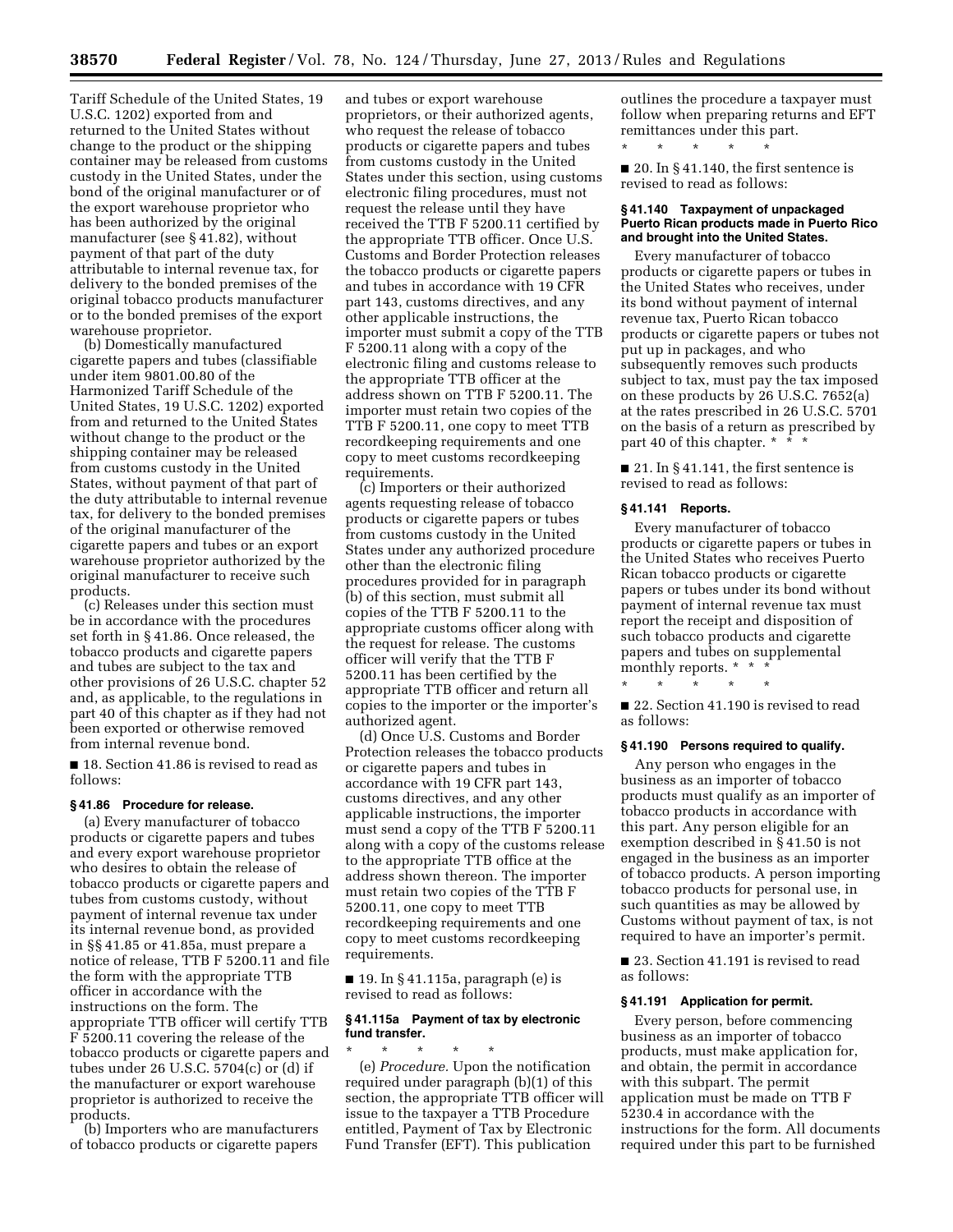with the permit application must be made a part thereof.

■ 24. Section 41.193 is revised to read as follows:

#### **§ 41.193 Corporate documents.**

Every corporation that files an application for a permit as an importer of tobacco products must furnish with its application for the permit required by § 41.191 a true copy of the corporate charter or a certificate of corporate existence or incorporation executed by the appropriate officer of the State in which incorporated. The corporation must likewise furnish duly authenticated extracts of the stockholders' meetings, bylaws, or directors' meetings, listing the offices that, or the officers who, are authorized to sign documents or otherwise act in behalf of the corporation in matters relating to 26 U.S.C. chapter 52 and the regulations issued thereunder. The corporation must also furnish evidence, in duplicate, of the identity of the officers and directors and each person who holds more than ten percent of the stock of the corporation. Where the corporation has previously filed with the appropriate TTB officer any information required by this section and that information is currently complete and accurate, a written statement to that effect, in duplicate, will be sufficient for purposes of this section.

■ 25. Section 41.194 is revised to read as follows:

#### **§ 41.194 Articles of partnership or association.**

Every partnership or association that files an application for a permit as an importer of tobacco products must furnish with its application for the permit required by § 41.191 a true copy of the articles of partnership or association, if any, or the certificate of partnership or association where required to be filed by any State, county, or municipality. Where a partnership or association has previously filed these documents with the appropriate TTB officer and the documents are currently complete and accurate, a written statement, in duplicate, to that effect by the partnership or association will be sufficient for purposes of this section.

■ 26. Section 41.195 is revised to read as follows:

# **§ 41.195 Trade name certificate.**

Every person that files an application for a permit as an importer of tobacco products operating under a trade name must furnish with the application for the permit required by § 41.191 a true copy of the certificate or other

document, if any, issued by a State, county, or municipal authority in connection with the transaction of business under the trade name. If no such certificate or other document is issued by the State, county, or municipal authority, a written statement, in duplicate, to that effect by the person will be sufficient for purposes of this section.

■ 27. Section 41.196 is revised to read as follows:

# **§ 41.196 Power of attorney.**

If the application for a permit or any report or other document required to be executed under this part is to be signed by an individual as an attorney in fact for any person (including one of the partners for a partnership or one of the members of an association), or if an individual is otherwise to officially represent such person, a power of attorney on TTB F 5000.8 must be furnished to the appropriate TTB officer. A power of attorney is not required for individuals whose authority is furnished with the corporate documents required by § 41.193. A new TTB F 5000.8 does not have to be filed with the appropriate TTB officer if that form previously was submitted to TTB and is still in effect.

■ 28. Section 41.197 is revised to read as follows:

#### **§ 41.197 Additional information.**

The appropriate TTB officer may require the submission of, and the applicant must furnish, as a part of the application for a permit, such additional information the appropriate TTB officer deems necessary to determine whether the applicant is entitled to a permit under this subpart.

■ 29. Section 41.199 is revised to read as follows:

# **§ 41.199 Notice of contemplated disapproval.**

If the appropriate TTB officer has reason to believe that the applicant is not entitled to a permit, the appropriate TTB officer will promptly provide to the applicant a notice of the contemplated disapproval of the application and an opportunity for hearing thereon in accordance with part 71 of this chapter. If, after the notice and opportunity for hearing, the appropriate TTB officer finds that the applicant is not entitled to a permit, an order will be prepared stating the findings on which the application is denied.

■ 30. Section 41.200 is revised to read as follows:

# **§ 41.200 Issuance of permit.**

If the application for the permit required under this subpart is approved, the appropriate TTB officer will issue the permit on TTB F 5200.24.

■ 31. Section 41.201 is revised to read as follows:

### **§ 41.201 Duration of permit.**

(a) *Permits with an effective date on or after August 26, 2013.* A permit issued under § 41.200 bearing an effective date of August 26, 2013 or later will be valid for a period of five years from the effective date shown on the permit. Provided that a timely application for renewal is filed under § 41.202, the expiring permit will continue in effect until final action is taken by TTB on the application for renewal.

(b) *Permits with an effective date prior to August 26, 2013.* A person operating as an importer of tobacco products that holds a permit bearing an effective date that is prior to August 26, 2013 and that wishes to continue operations as an importer of tobacco products, must apply for and receive a new permit issued under § 41.200. The person must file the application under § 41.191 within 150 days after August 26, 2013, or within 30 days prior to the expiration date shown on the existing permit form, whichever is later. If a person timely files an application but that application is not complete (that is, the applicant has not submitted information or documentation sufficient for TTB to take action on the permit), and if the applicant has not provided the missing information within one year of a written request for it or within any shorter time period specified in the written request, the permit application will be deemed abandoned and the applicant will be notified in writing that no permit will be issued in response to the incomplete application. Provided that a timely application is filed, the person may continue operations under the existing permit until TTB takes final action on the application for the new permit.

■ 32. Section 41.202 is revised to read as follows:

# **§ 41.202 Renewal of permit.**

(a) *Permits with an effective date on or after August 26, 2013.* A person operating as an importer of tobacco products that holds a permit required under § 41.191 and issued under § 41.200 bearing an effective date of August 26, 2013 or later, and that wishes to continue operations beyond the expiration of the permit, must apply for renewal of the permit within 30 days prior to expiration of the permit, in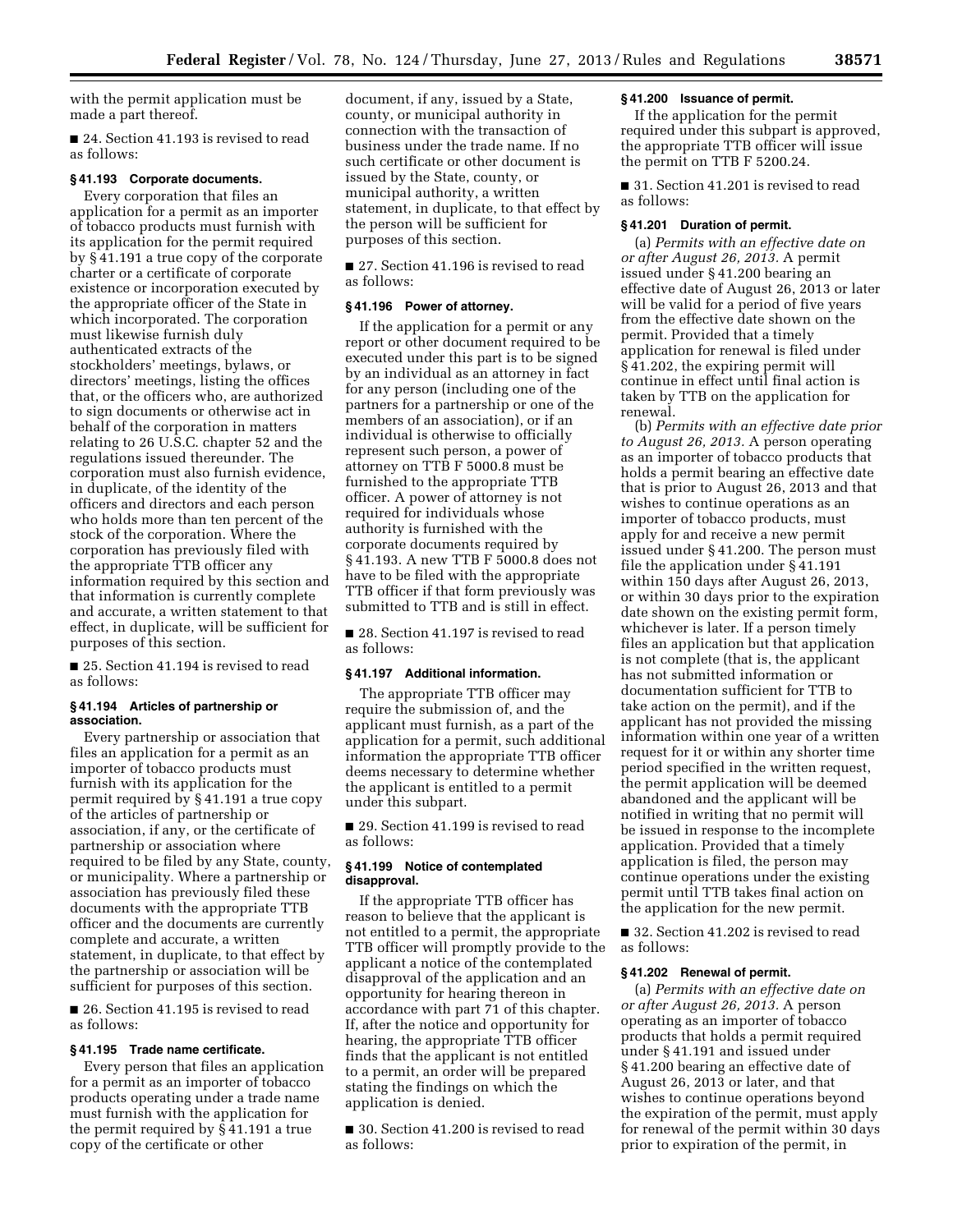accordance with the instructions provided with the renewal application form. Permits will be renewed only for those persons that have engaged in the importing of tobacco products under the current permit during the one-year period immediately prior to the date of the application to renew.

(b) *Permits with an effective date prior to August 26, 2013.* A person may not obtain renewal of a permit bearing an effective date prior to August 26, 2013. A person operating as an importer of tobacco products that holds a permit bearing an effective date prior to August 26, 2013, and that wishes to continue in operations as an importer of tobacco products, must apply for and receive a new permit for issuance under § 41.200 and in accordance with the rules contained in § 41.201(b).

■ 33. Section 41.203 is revised to read as follows:

#### **§ 41.203 Retention of permit and supporting documents.**

The importer must retain the permit, together with the copy of the application and supporting documents returned with the permit, at the same place where the records required by this subpart are kept. The importer must make the permit and supporting documents available for inspection by any appropriate TTB officer upon request.

■ 34. Section 41.204 is revised to read as follows:

### **§ 41.204 Records and reports in general.**

Every tobacco products importer must keep records and, when required by this part, submit reports, of the physical receipt and disposition of tobacco products. Records and reports are not required under this part with respect to tobacco products that are in customs custody.

■ 35. Subpart L is revised to read as follows: Sec.

#### **Subpart L—Changes After Original Qualification of Importers**

#### **Changes in Name**

- 41.220 Change in individual name.
- 41.221 Change in trade name.
- 41.222 Change in corporate name.

#### **Changes in Ownership or Control**

- 41.223 Fiduciary successor.
- 41.224 Transfer of ownership.
- 41.225 Change in officers, directors, or
- stockholders of a corporation. 41.226 Change in control of a corporation.
- 

# **Changes in Location or Address**

- 41.227 Change in location.
- 41.228 Change in address.

# **Subpart L—Changes After Original Qualification of Importers**

#### **Changes in Name**

#### **§ 41.220 Change in individual name.**

When there is a change in the name of an individual operating under a permit as an importer of tobacco products, the importer must, within 30 days of the change, submit an application on TTB F 5230.5 for an amended permit.

#### **§ 41.221 Change in trade name.**

When there is a change in, or an addition or discontinuance of, a trade name used by an importer of tobacco products in connection with operations authorized by the permit, the importer must, within 30 days of the change, apply for an amended permit on TTB F 5230.5 to reflect such change. The importer must also furnish a true copy of any new trade name certificate or document issued to the business, or a statement in lieu thereof, as required by § 41.195.

#### **§ 41.222 Change in corporate name.**

When there is a change in the corporate name of an importer of tobacco products, the importer must, within 30 days of such change, apply for an amended permit on TTB F 5230.5. The importer must also furnish such documents as may be necessary to establish that the corporate name has been changed.

# **Changes in Ownership or Control**

#### **§ 41.223 Fiduciary successor.**

If an administrator, executor, receiver, trustee, assignee, or other fiduciary is to take over the business of an importer of tobacco products as a continuing operation, the fiduciary must, before commencing operations, apply for a permit in accordance with § 41.191 and furnish certified copies, in duplicate, of the order of the court or other pertinent documents, showing his or her appointment and qualification as the fiduciary. Where a fiduciary intends only to liquidate the business, qualification as an importer of tobacco products is not required if the fiduciary promptly files with the appropriate TTB officer a written statement to that effect.

### **§ 41.224 Transfer of ownership.**

If a transfer in ownership of the business of an importer of tobacco products (including a change of any member of a partnership or association) is to be made, the importer must give written notice to the appropriate TTB officer, naming the proposed successor and the desired effective date of the

transfer. Before commencing operations, the proposed successor must qualify as an importer of tobacco products in accordance with subpart K of this part. The importer must give notice of the transfer, and the proposed successor must apply for the permit, in sufficient time for examination and approval of the application before the desired date of the transfer. The predecessor importer must make a concluding report in accordance with § 41.206 and must surrender the permit with that report. The successor importer must make a first report in accordance with § 41.206.

#### **§ 41.225 Change in officers, directors, or stockholders of a corporation.**

Upon election or appointment (excluding successive reelection or reappointment) of any officer or director of a corporation operating as an importer of tobacco products, or upon any occurrence that results in a person acquiring ownership or control of more than ten percent in aggregate of the outstanding stock of such corporation, the importer must, within 30 days of that action, so notify the appropriate TTB officer in writing, giving the identity of the person. In the event that the acquisition of more than 10 percent in aggregate of the outstanding stock of the corporation results in a change of control of the corporation, the provisions of § 41.226 will apply. When there is any change in the authority furnished under § 41.196 for officers to act on behalf of the corporation, the importer must immediately so notify the appropriate TTB officer in writing.

#### **§ 41.226 Change in control of a corporation.**

When the issuance, sale, or transfer of the stock of a corporation operating as an importer of tobacco products results in a change in the identity of the principal stockholders exercising actual or legal control of the operations of the corporation, the corporate importer must, within 30 days after the change occurs, apply for a new permit on TTB F 5230.4. If the application is not timely made, the present permit will automatically terminate at the expiration of that 30-day period, and the importer must dispose of all tobacco products on hand in accordance with this part, make a concluding report in accordance with § 41.206, and surrender the permit with that report. If the application for a new permit is timely made, the present permit will continue in effect pending final action with respect to the new application.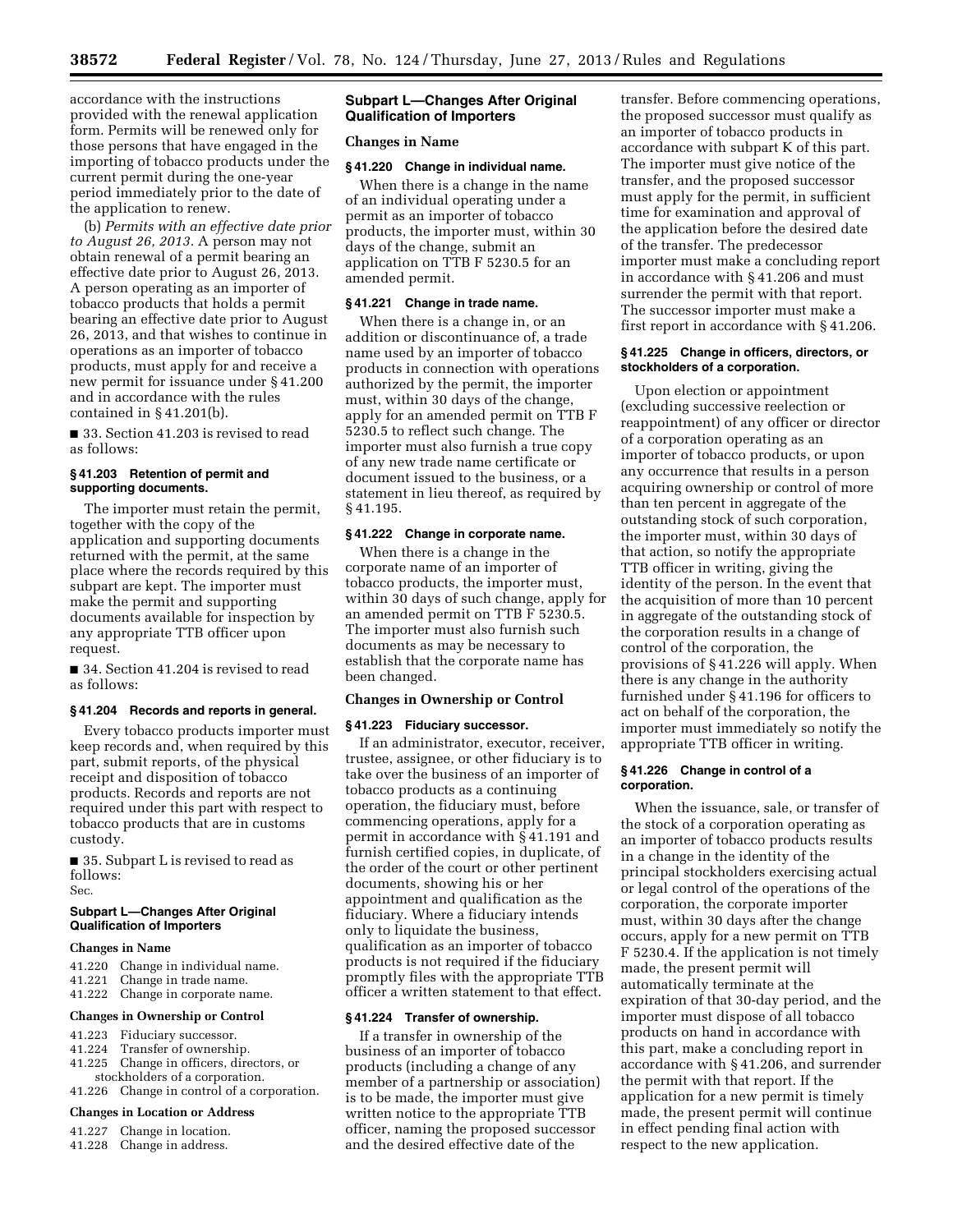#### **Changes in Location or Address**

### **§ 41.227 Change in location.**

When an importer of tobacco products intends to relocate its principal business office, the importer must, before commencing operations at the new location, make application on TTB F 5230.5 for, and obtain, an amended permit.

#### **§ 41.228 Change in address.**

When any change occurs in the address, but not the location, of the principal business office of an importer of tobacco products as a result of action by local authorities, the importer must, within 30 days of such change, make application on TTB F 5230.5 for an amended permit.

■ 36. Section 41.240 is revised to read as follows:

#### **§ 41.240 Issuance of permit.**

If the application for the permit required under this subpart is approved, the appropriate TTB officer will issue the permit on TTB F 5200.24.

■ 37. Section 41.241 is revised to read as follows:

#### **§ 41.241 Duration of permit.**

(a) *Permits with an effective date on or after August 26, 2013.* A permit issued under § 41.240 bearing an effective date of August 26, 2013 or later will be valid for a period of five years from the effective date shown on the permit. Provided a timely application for renewal is filed under § 41.242, the expiring permit will continue in effect until final action is taken by TTB on the application for renewal.

(b) *Permits with an effective date prior to August 26, 2013.* A person operating as an importer of processed tobacco that holds a permit bearing an effective date that is prior to August 26, 2013 and that wishes to continue operations as an importer of processed tobacco must apply for and receive a new permit issued under § 41.240. The person must file the application under § 41.232 within 150 days after August 26, 2013, or within 30 days prior to the expiration date shown on the existing permit form, whichever is later. If a person timely files an application but that application is not complete (that is, the applicant has not submitted information or documentation sufficient for TTB to take action on the permit), and if the applicant has not provided the missing information within one year of a written request for it or within any shorter time period specified in the written request, the permit application will be deemed abandoned and the applicant will be notified in writing that no permit will

be issued in response to the incomplete application. Provided that a timely application is filed, the person may continue operations under the existing permit until TTB takes final action on the application for the new permit.

■ 38. Section 41.242 is revised to read as follows:

#### **§ 41.242 Renewal of permit.**

(a) *Permits with an effective date on or after August 26, 2013.* A person operating as an importer of processed tobacco that holds a permit issued under § 41.240 bearing an effective date of August 26, 2013 or later, and that wishes to continue operations beyond the expiration of the permit, must apply for renewal of the permit within 30 days prior to expiration of the permit, in accordance with instructions provided with the renewal application form. Permits will be renewed only for those persons that have engaged in the importing of processed tobacco under the current permit during the one year period immediately prior to the date of the application to renew.

(b) *Permits with an effective date prior to August 26, 2013.* A person may not obtain renewal of a permit bearing an effective date prior to August 26, 2013. A person operating as an importer of processed tobacco that holds a permit bearing an effective date prior to August 26, 2013, and that wishes to continue in operations as an importer of processed tobacco, must apply for and receive a new permit for issuance under § 41.240 and in accordance with the rules contained in  $\S 41.241(b)$ .

# **PART 44—EXPORTATION OF TOBACCO PRODUCTS AND CIGARETTE PAPERS AND TUBES, WITHOUT PAYMENT OF TAX OR WITH DRAWBACK OF TAX**

■ 39. The authority citation for part 44 is revised to read as follows:

**Authority:** 26 U.S.C. 448, 5701–5705, 5711–5713, 5721–5723, 5731–5734, 5741, 5751, 5754, 6061, 6065, 6151, 6402, 6404, 6806, 7011, 7212, 7342, 7606, 7805; 31 U.S.C. 9301, 9303, 9304, 9306.

 $\blacksquare$  40. In § 44.11, the definition of ''Manufacturer of tobacco products'' and of ''Zone restricted status'' are revised to read as follows.

# **§ 44.11 Meaning of terms.**

\* \* \* \* \*

Manufacturer of tobacco products. (1) Any person who manufactures cigars, cigarettes, smokeless tobacco, pipe tobacco, or roll-your-own tobacco, other than:

(i) A person who produces tobacco products solely for that person's own consumption or use; or

(ii) A proprietor of a customs bonded manufacturing warehouse with respect to the operation of such warehouse.

(2) The term ''Manufacturer of tobacco products'' includes any person who for commercial purposes makes available for consumer use (including such consumer's personal consumption or use under paragraph (1)(i) of this definition) a machine capable of making cigarettes, cigars, or other tobacco products. A person making such a machine available for consumer use shall be deemed the person making the removal with respect to any tobacco products manufactured by such machine. A person who sells a machine directly to a consumer at retail for a consumer's personal home use is not making a machine available for commercial purposes if such machine is not used at a retail premises and is designed to produce tobacco products only in personal use quantities.

\* \* \* \* \* *Zone restricted status.* The status assigned to tobacco products and cigarette papers and cigarette tubes taken into a foreign trade zone from the customs territory of the United States for the sole purpose of exportation or storage until exported.

■ 41. Section 44.61 is revised to read as follows:

#### **§ 44.61 Removals, withdrawals, and shipments authorized.**

(a) Tobacco products and cigarette papers and tubes may be removed from a factory or from an export warehouse, and cigars may be withdrawn from a customs bonded warehouse, without payment of tax for direct exportation or for delivery for subsequent exportation, in accordance with the provisions of this part.

(b) Tobacco products and cigarette papers and tubes are eligible for removal or transfer in bond under this part only if they bear the marks, labels, and notices required by this part.

■ 42. In § 44.62, the fifth sentence and the seventh sentence are revised to read as follows:

### **§ 44.62 Restrictions on deliveries of tobacco products and cigarette papers and tubes to vessels and aircraft, as supplies.**

\* \* \* For this purpose, the customs authorities may require the master of the receiving vessel to submit, prior to lading, customs documentation for permission to lade the articles. \* \* \* Deliveries may be made to aircraft that are clearing through customs and that are enroute to a place beyond the